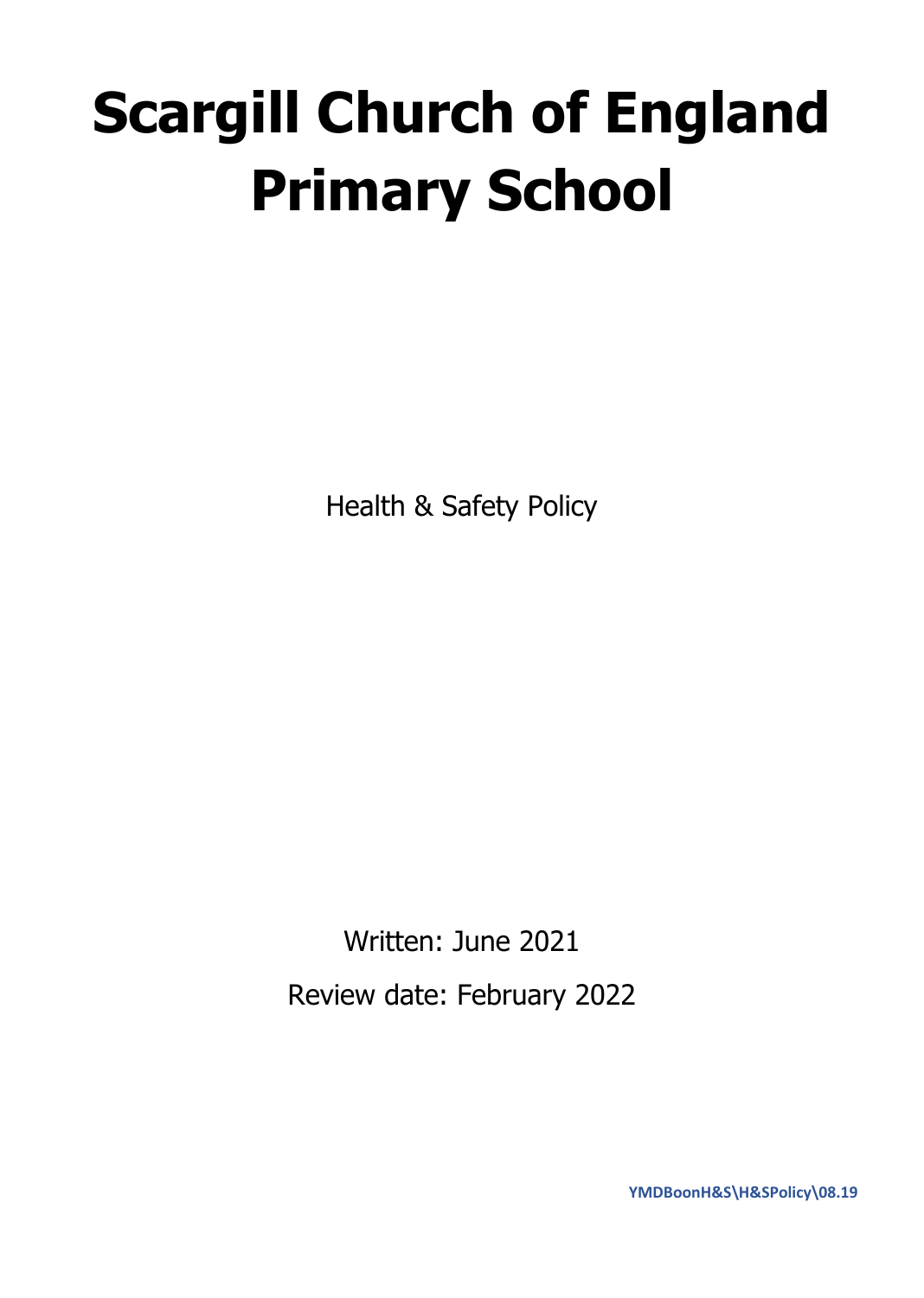

# **Derby Diocesan Academy Trust 2**

# **Health and Safety Policy**

Date of Approval:

Review Date: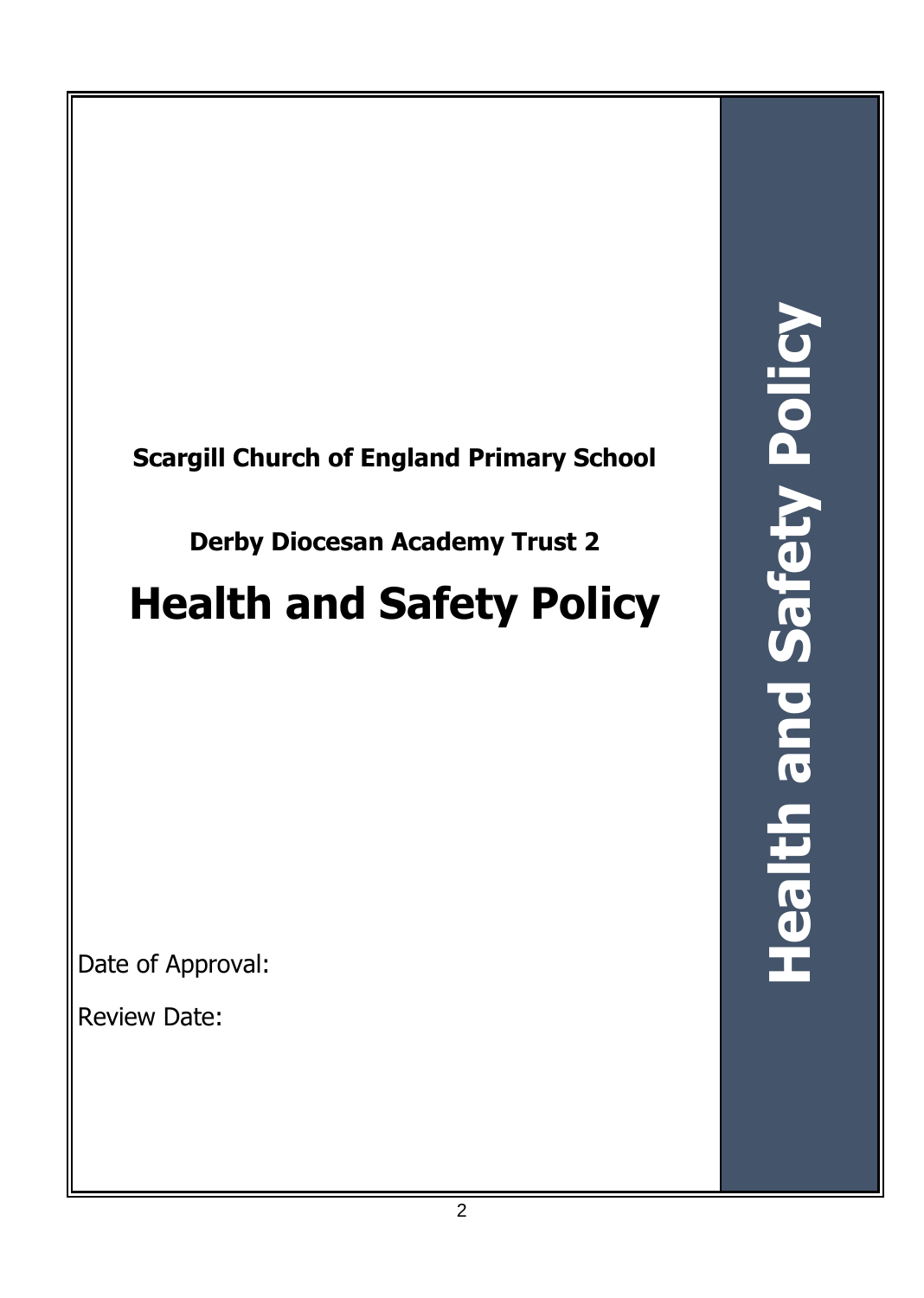# **Contents**

| Radiation Protection Supervisor (RPS)  Error! Bookmark not defined.      |  |
|--------------------------------------------------------------------------|--|
|                                                                          |  |
|                                                                          |  |
|                                                                          |  |
|                                                                          |  |
|                                                                          |  |
|                                                                          |  |
|                                                                          |  |
|                                                                          |  |
|                                                                          |  |
|                                                                          |  |
| Dealing with health and safety emergencies - procedures and contacts  15 |  |
|                                                                          |  |
|                                                                          |  |
|                                                                          |  |
|                                                                          |  |
|                                                                          |  |
|                                                                          |  |
|                                                                          |  |
|                                                                          |  |
|                                                                          |  |
|                                                                          |  |
|                                                                          |  |
|                                                                          |  |
|                                                                          |  |
|                                                                          |  |
|                                                                          |  |
|                                                                          |  |
|                                                                          |  |
|                                                                          |  |
|                                                                          |  |
|                                                                          |  |
|                                                                          |  |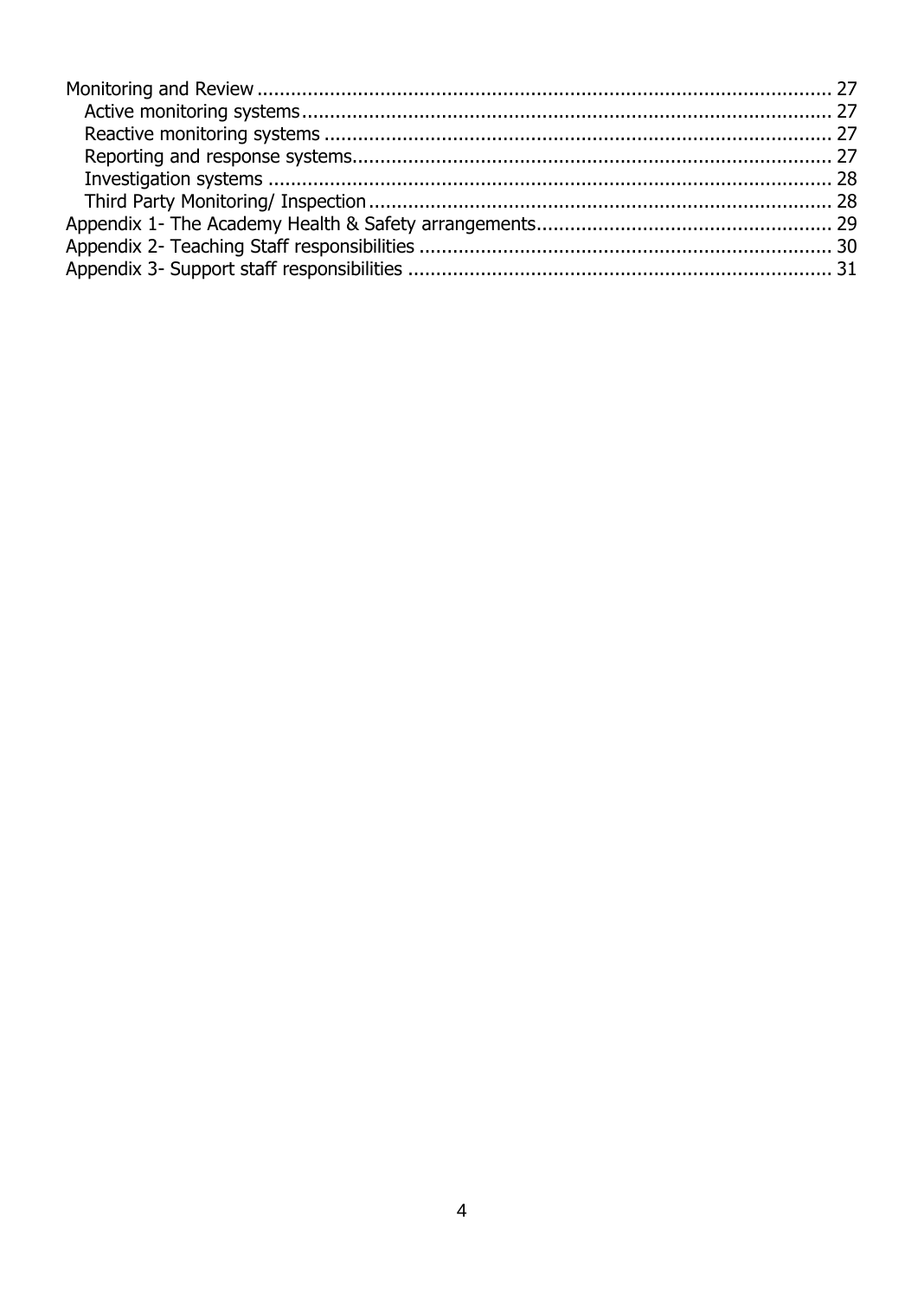# <span id="page-4-0"></span>**Health & Safety Policy Statement**

As a responsible employer the Derby Diocesan Academy Trust 2 working in partnership with the Governing Body of Scargill Church of England Primary School will honour their legal obligations, in particular the requirements of the Health and Safety at Work etc. Act 1974 associated regulations and codes of practice.

The Derby Diocesan Academy Trust 2 and the Governing Body of Scargill Church of England Primary School recognises and accepts its responsibilities and duties to conduct its operations in a manner which protects the health, safety and wellbeing of employees, pupils and visitors so far as is reasonably practicable.

In compliance with the Management of Health and Safety at Work Regulations, risk assessments will be undertaken and arrangements will be made, where significant risks are identified, for any necessary preventative and protective measures to be put into place as far as is reasonably practicable using a sensible risk management approach.

To achieve these objectives the Derby Diocesan Academy Trust 2 and the Governing Body of Scargill Church of England Primary School will:

- Conduct all activities safely and in compliance with legislation and where possible, best practice.
- Provide safe working conditions and safe equipment.
- To ensure safe handling and use of substances.
- Ensure a systematic approach to the identification of risks and the allocation of resources to control them.
- Provide suitable information, instruction, training and supervision.
- Promote a positive health and safety culture that is demonstrated by open communication, consultation where needed, to instil a joint commitment to the importance of health, safety and wellbeing.
- To prevent accidents and cased of work-related ill health.
- Promote the principles of sensible risk management.
- Monitor, review and modify this policy and any arrangements as required.

All of Scargill Church of England Primary School staff members have a duty to take reasonable care of themselves and others and to co-operate to ensure statutory duties and obligations are fulfilled.

Malcom Hetherington – Executive Head of Scargill Church of England Primary School

………………..……………………………………….……… Date …………..…………

Linda Webster - Chair of Governors Scargill Church of England Primary School

…………………………………………………………………..Date…….………..………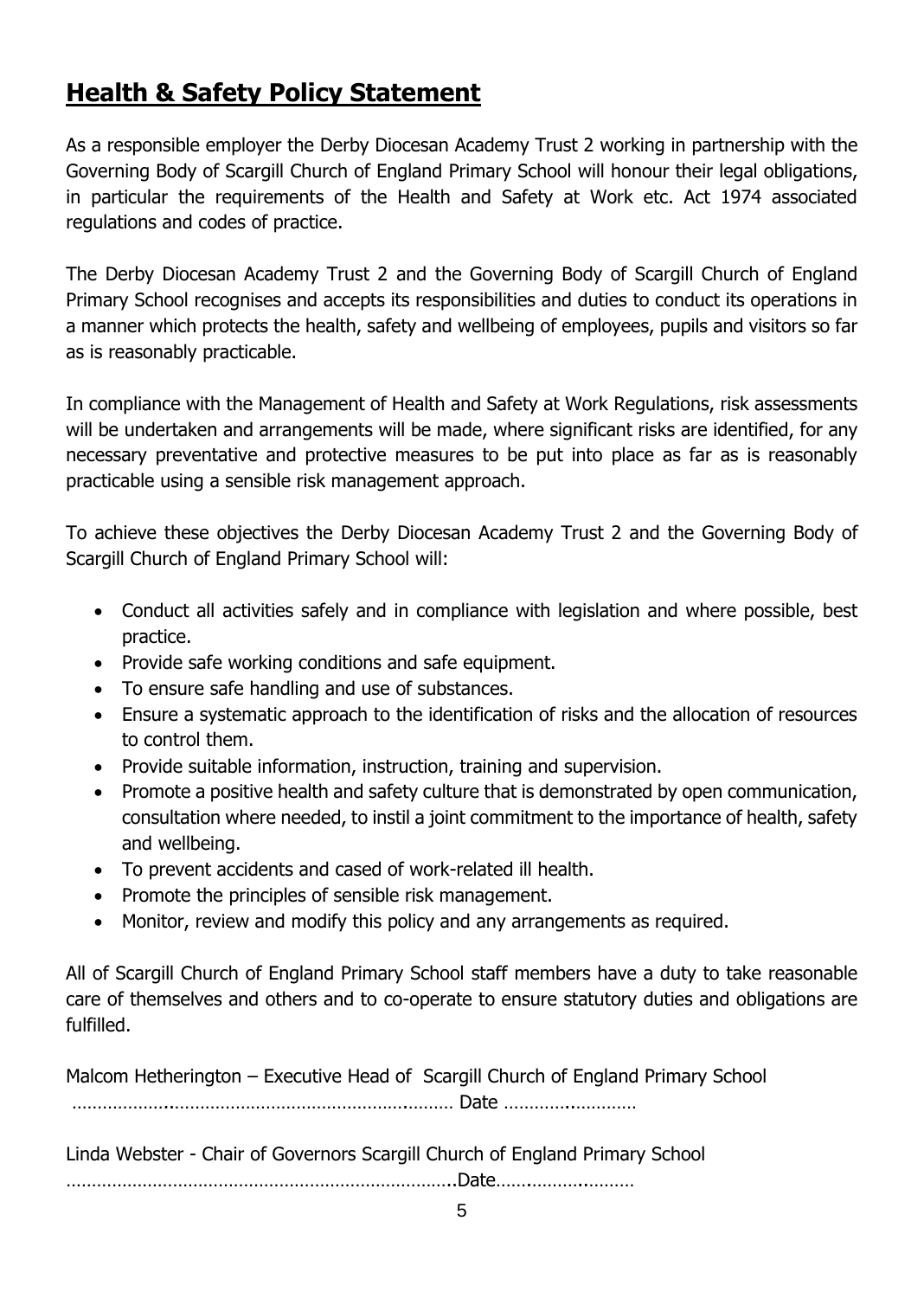| Chair of Executive Board Derby Diocesan Academy Trust 2 |  |
|---------------------------------------------------------|--|
|                                                         |  |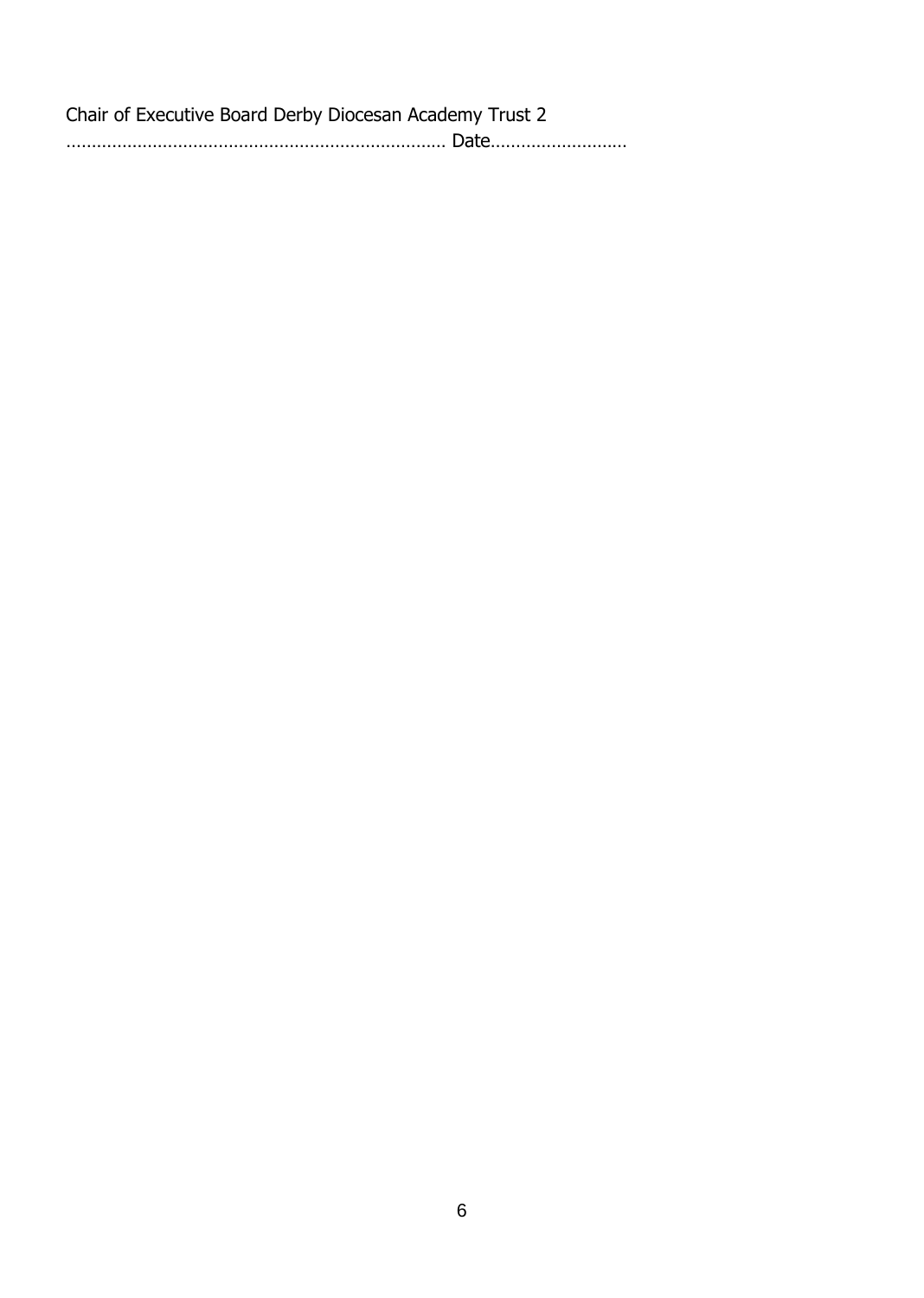# <span id="page-6-0"></span>**Organisation – Roles and Responsibilities**

#### <span id="page-6-1"></span>**The Multi Academy Trust (MAT) /The Academy Governing Body**

The MAT Board of Directors has overall responsibility as the employer to ensure compliance with health and safety legislation for academies which are part of the trust. To enable the MAT to meet this requirement the Governing Body at the Academy will oversee the implementation of day to day health and safety management to ensure the health, safety and wellbeing of staff, pupils, visitors and contractors within Academy are maintained.

To ensure a positive approach is taken to health and safety, the MAT and the Academy's Governing Body will:

- Determine the Academy's health and safety policy and ensure implementation.
- Allocate sufficient funds for health and safety.
- Establish clear lines of accountability for health and safety.
- Periodically assess the effectiveness of the policy and ensure that any necessary changes are made.
- Provide access to competent health and safety advice through YMD Boon Ltd Health & Safety Service.

#### **Head of School (in policy Headteacher relates to Head of School)**

Without limiting the responsibility of the MAT and Governors, the Headteacher will be responsible the day-to-day management of safety and implementation of this policy within the Academy.

The Headteacher will comply with the MAT's health and safety policy and in particular will:

- Make themselves familiar with any documentation and/or instruction referring to the health and safety arrangements for staff, building maintenance or operation of the Academy and maintain an up to date file of policies and procedures.
- Work with trade unions and employee health and safety representatives and ensure that all employees are aware of and accountable for their specific health and safety responsibilities and duties.
- In the event of any hazard or risk to health and safety of any persons under their control, take appropriate action to remove or reduce the hazard.
- Ensure health and safety policies, procedures, action plan and risk management programme are implemented as an integral part of business, operational planning and service delivery.
- Liaise with the MAT and the Academy Governing Body on health and safety matters.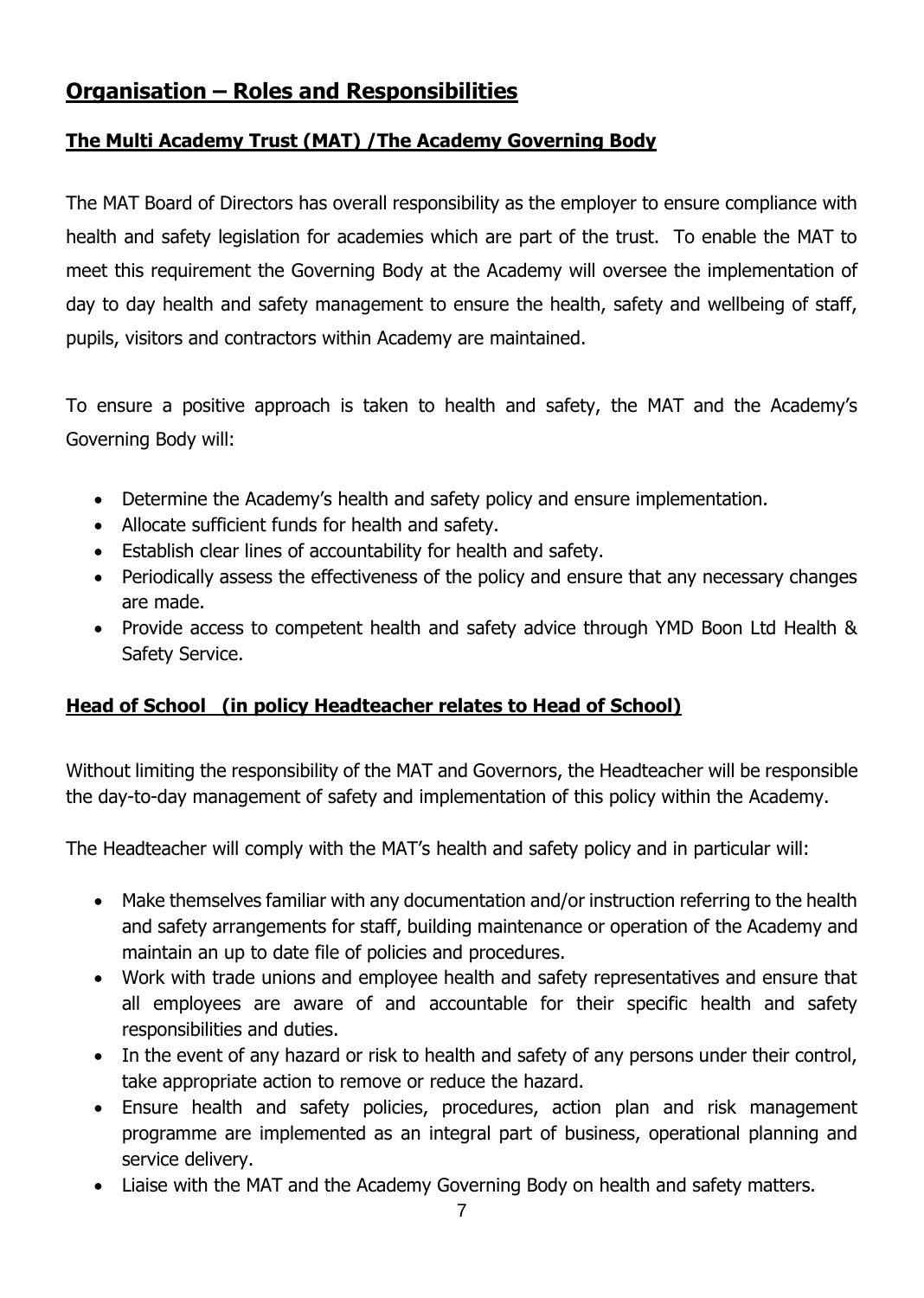- Undertake monitoring and ensure the provision of adequate resources to achieve compliance.
- Ensure that appropriate local procedures for the selection and monitoring of contractors are in place.
- Take appropriate action under the Disciplinary Procedures against anyone under their control found not complying with health and safety policies and/or procedures.
- Ensure the Academy has access to competent health and safety advice through YMD Boon Ltd Health & Safety Service and that staff cooperate with the provider on health and safety matters.

In addition to their statutory duties, the Headteacher and teachers have a common law duty of care for pupils, which stems from their position in law "in loco parentis".

#### <span id="page-7-0"></span>**Senior Leadership Team**

The leadership team at the Academy will have a general responsibility to ensure that all necessary health and safety activities, requirements and standards are undertaken and met within their respective areas of control.

This will be done under the direction of the Headteacher. Any member of staff with supervisory responsibilities will:

- Ensure they are familiar with and conform to this policy, including any instructions and requirements for safe methods of work.
- Identify hazards, initiate risk assessments, record significant findings and implement any necessary additional control measures.
- Check and document that the working environment is safe; equipment, products and materials are used safely; health and safety procedures are effective and complied with and that any necessary remedial action is undertaken appropriately.
- Inform, instruct, train, supervise and communicate with staff and provide them with equipment, materials and clothing as is necessary to enable them to work safely; to complete the health and safety induction checklist for all new employees at the commencement of their employment.
- Report all accidents, incidents and near miss events, undertake a suitable investigation into the cause and take appropriate remedial action to prevent recurrence.
- Be responsible for all aspects of health and safety included in their job description.
- Ensure that all statutory registers and records are adequately kept up to date.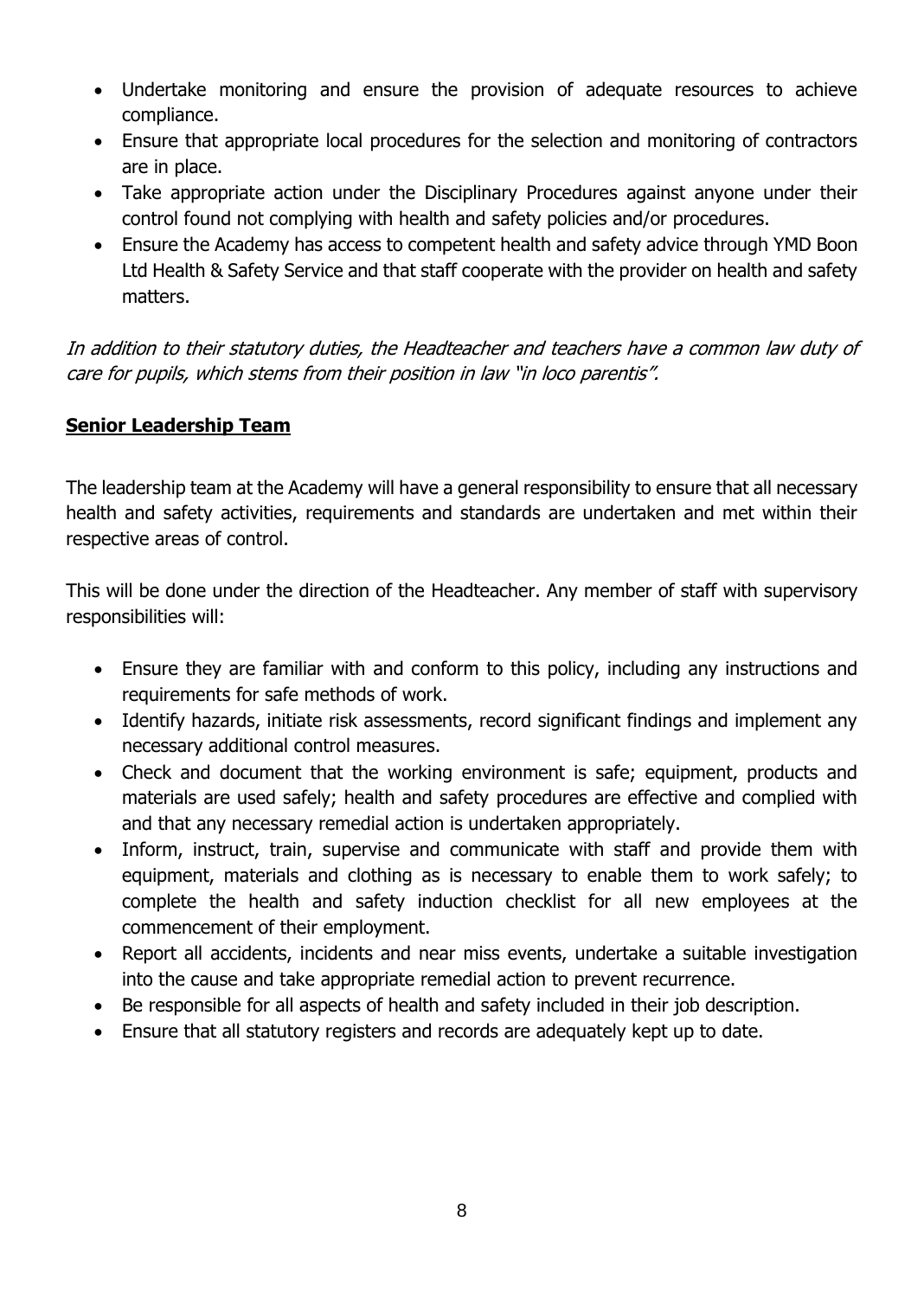#### <span id="page-8-0"></span>**Business Manager**

The Business Manager will assist the Headteacher and the Academy's Governing Body to fulfil its responsibilities by overseeing day to day Health and Safety issues are adhered to.

This will include:

- Ensuring day to day operational requirements of the health and safety policy are implemented.
- Maintaining an up to date copy of the health and safety policy together with all associated documentation relevant to the Academy.
- Notifying the Headteacher of any health and safety concerns and any financial implications identified by the Risk Assessment process.
- Being the main point for reference on health safety and wellbeing matters and to give advice or indicate source of advice.
- Point of liaison with and report directly to the Governors on all matters of Health and Safety.
- Ensuring day to day implementation of this policy including the maintenance of appropriate Risk Assessments for Academy / off-site activities and seeking the approval of the Governors for meeting the financial implications of identified control measures.
- Ensuring that all certification and statutory inspections are kept up to date.
- To ensure accidents, dangerous occurrences and near misses are investigated, complete and send RIDDOR notifications (F2508) to the enforcing authority where required.

#### **Premises Officer**

The Premises Officer will ensure that regular proactive Health and Safety inspection/checks are undertaken to ensure the safety of staff, pupils and visitors.

This will include:

- General responsibility for the application of the Academy's health and safety policy to their own area of work, and are directly responsible to the Headteacher.
- To establish and maintain safe working procedures including arrangements for ensuring so far as is reasonably practicable, the absence of risks to health and safety in connection with the use, handling, storage and transport of articles and substances (e.g. chemicals, boiling water and sharp instruments).
- To carry out regular health and safety assessments of the activities for which they are responsible, and report to the Headteacher/Business Manager any defects, which need attention.
- To ensure, as far as is reasonably practicable, the provision of sufficient information, instruction, training and supervision to enable other employees and pupils to avoid hazards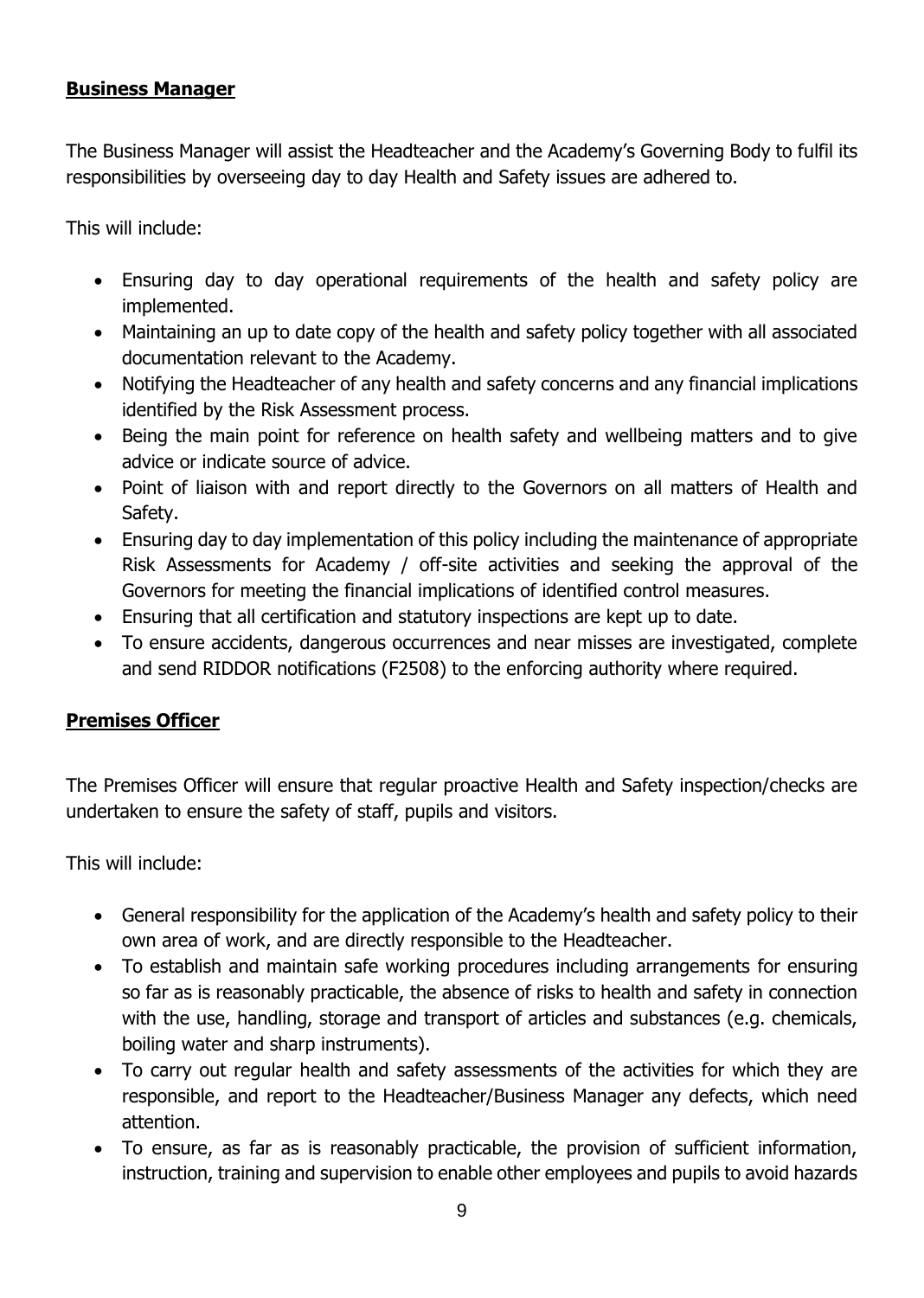and contribute positively to their own health and safety, as part of the Academy's health and safety training requirements.

- To ensure where appropriate, relevant advice and guidance on health and safety matters is sought.
- To advise the Headteacher/Business Manager on requirements for health and safety equipment and on additions or necessary improvement to plant, tools, equipment or machinery.

#### <span id="page-9-0"></span>**Classroom Teachers**

The health and safety of pupils in classrooms is the responsibility of class teachers.

Class teachers are expected to:

- Check classroom area is safe.
- Check equipment is safe before use.
- Ensure safe procedures are followed.
- Give clear instruction and warnings to pupils, as often as necessary.
- Report defects to the Headteacher/ School Business Manager.
- Avoid introducing personal items of equipment (electrical, mechanical, chemical) into Academy without authorisation from the Headteacher.
- Follow safe working procedures/risk assessments.

#### **All Staff**

All staff, agency and peripatetic workers and contractors must comply with the Academy's health and safety policy and associated arrangements, in addition to any specific responsibilities which may be delegated to them. In particular they are required to:

- Take reasonable care for their own health and safety at work and of those who may be affected by their actions or by their omissions.
- Cooperate with their line manager and senior management to work safely.
- Comply with health and safety instructions/ information and undertake appropriate health and safety training as required.
- Not intentionally or recklessly interfere with or misuse anything provided in the interests of health, safety and wellbeing.
- Report to their manager any health and safety concerns, hazardous condition or defect in the health and safety arrangements.
- Support the Academy in embedding a positive safety culture that extends to pupils and any visitors to the site.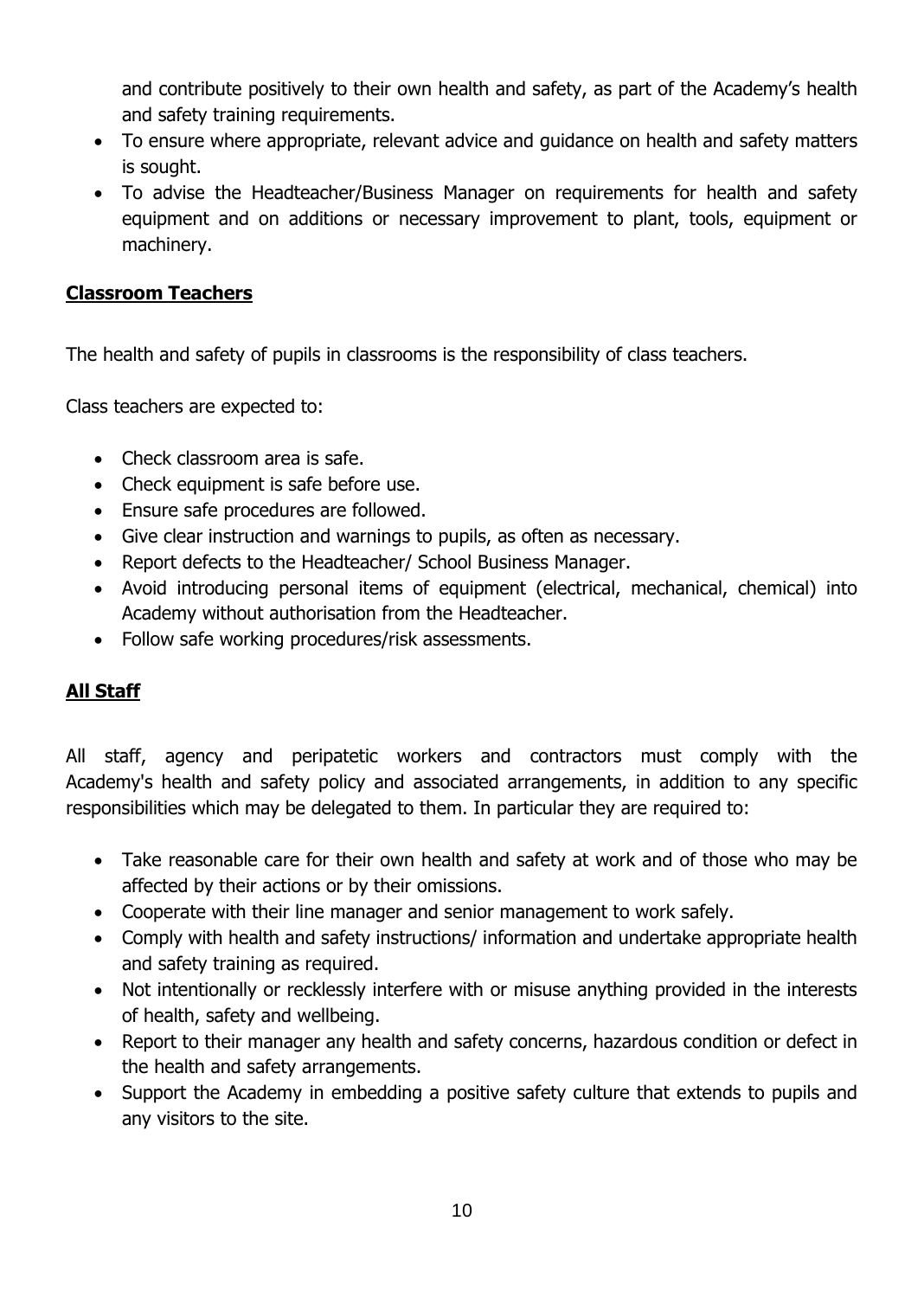#### <span id="page-10-0"></span>**Pupils**

All pupils are expected to behave in a manner that reflects the Academy standards of behaviour. In particular they are expected to:

- Take reasonable care for their own health and safety and of their peers, teachers, support staff and any other person that may be on the Academy premises.
- Cooperate with teaching and support staff and follow all health and safety instructions given.
- Not intentionally or recklessly interfere with or misuse anything provided in the interests of health, safety and wellbeing.
- Report to a teacher or other member of Academy staff any health and safety concerns that they may have.

#### **Health and Safety Representatives**

The Governing Body and Headteacher recognise the role of Health and Safety representatives appointed by a recognised Trade Union. If there are no union appointed safety representatives the chair of the Health and Safety Committee will act as the 'Lead' for Health and Safety at the Academy.

Trade Union appointed Health and Safety representatives will be allowed:

- To investigate accidents and potential hazards.
- To investigate complaints by constituents about matters relating to health, safety and wellbeing.
- To make representation to the employer about such matters arising from such complaint and such investigation and on general issues affecting health, safety and wellbeing in the workplace.
- To carry out inspection's within directed time, but wherever practicable outside teaching time.
- To represent constituents in consultation with enforcement agencies.
- To receive information provided by inspectors.

#### <span id="page-10-1"></span>**Persons letting Academy premises**

The Academy has a lettings procedure. The procedure covers arrangements for fire evacuation, security and the requirements relating to accident, assault and near miss reporting requirements and the provision of first aid.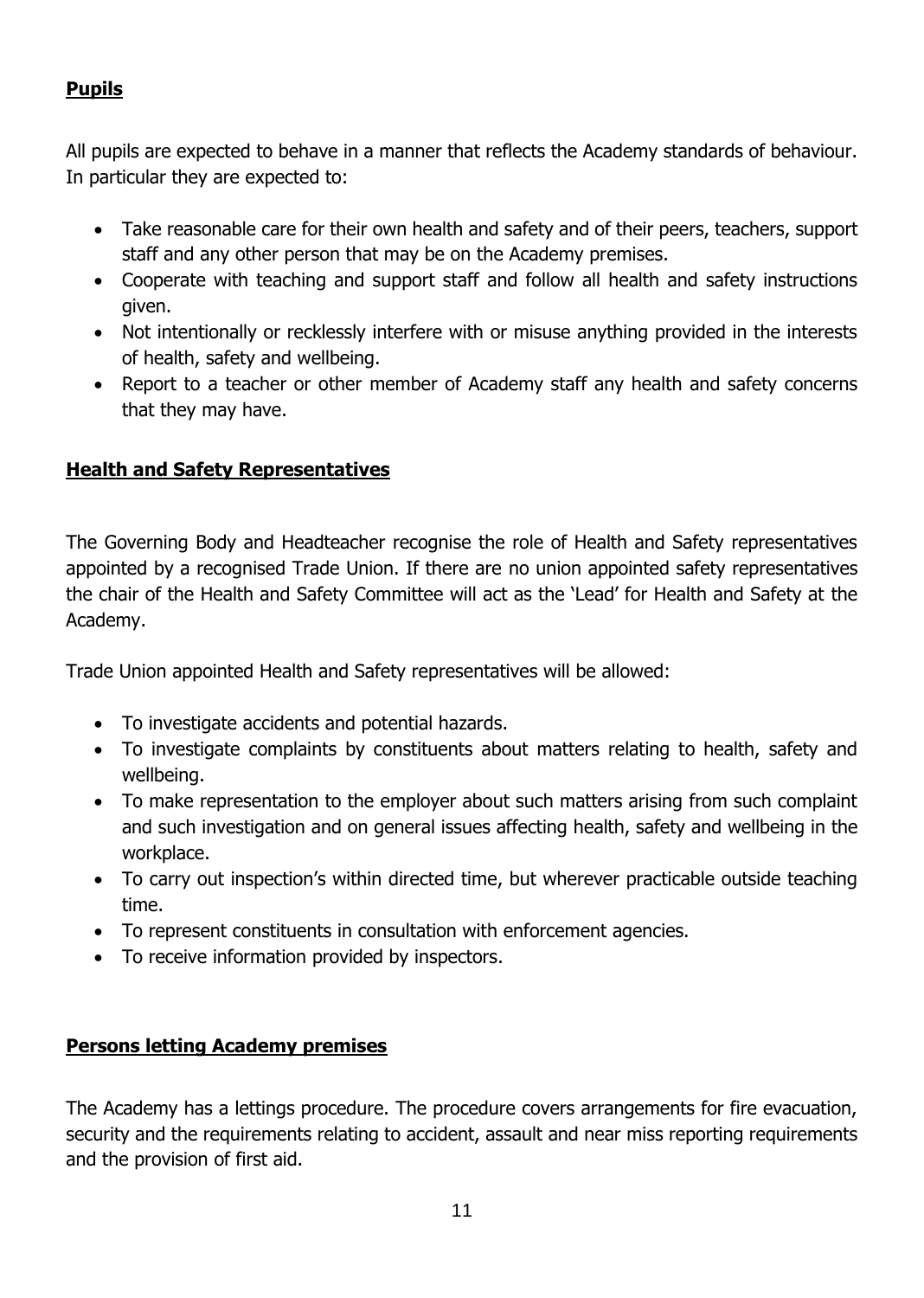Persons/organisations letting the site must agree to:

- Co-operate and co-ordinate with the Academy on health and safety matters including arrangements for emergency and first aid procedures.
- Agree to the terms of the lettings policy in relation to health and safety arrangements.
- Provide information relating to any additional risks or procedures which will be new or unusual to those of the Academy that may arise from their activities.

The Academy will ensure that:

- The premises are in a safe condition for the purpose of use.
- Health and safety arrangements are detailed in the lettings procedure and that these are fully explained and communicated.
- Adequate arrangements for emergency evacuation and first aid are in place and communicated.

#### <span id="page-11-0"></span>**Arrangements**

The following arrangements will be adopted to ensure that the MAT, Academy's Governing Body and the Headteacher fulfil their responsibilities and provide the foundation for securing the health and safety of employees, and all users of the site.

#### <span id="page-11-1"></span>**Setting health and safety objectives**

The MAT, Governing Body and the Headteacher will specifically review progress of health and safety objectives at the termly meeting of the Governing Body. Where necessary health and safety improvements will be identified and included within the Academy Health and Safety Management Action Plan.

#### <span id="page-11-2"></span>**Provision of effective health and safety training**

The Governing Body and the Headteacher will consider health and safety training on an annual basis in line with the Academy appraisal system for Academy staff.

#### <span id="page-11-3"></span>**Provision of an effective joint consultative process**

The Academy Health and Safety Committee will meet at least once per term. The committee will ensure that Health and Safety concerns are considered and addressed within a clear action plan, with identified responsibilities and target dates. The committee membership will include a member of the Senior Leadership team (Headteacher, Business Manager ), a teaching member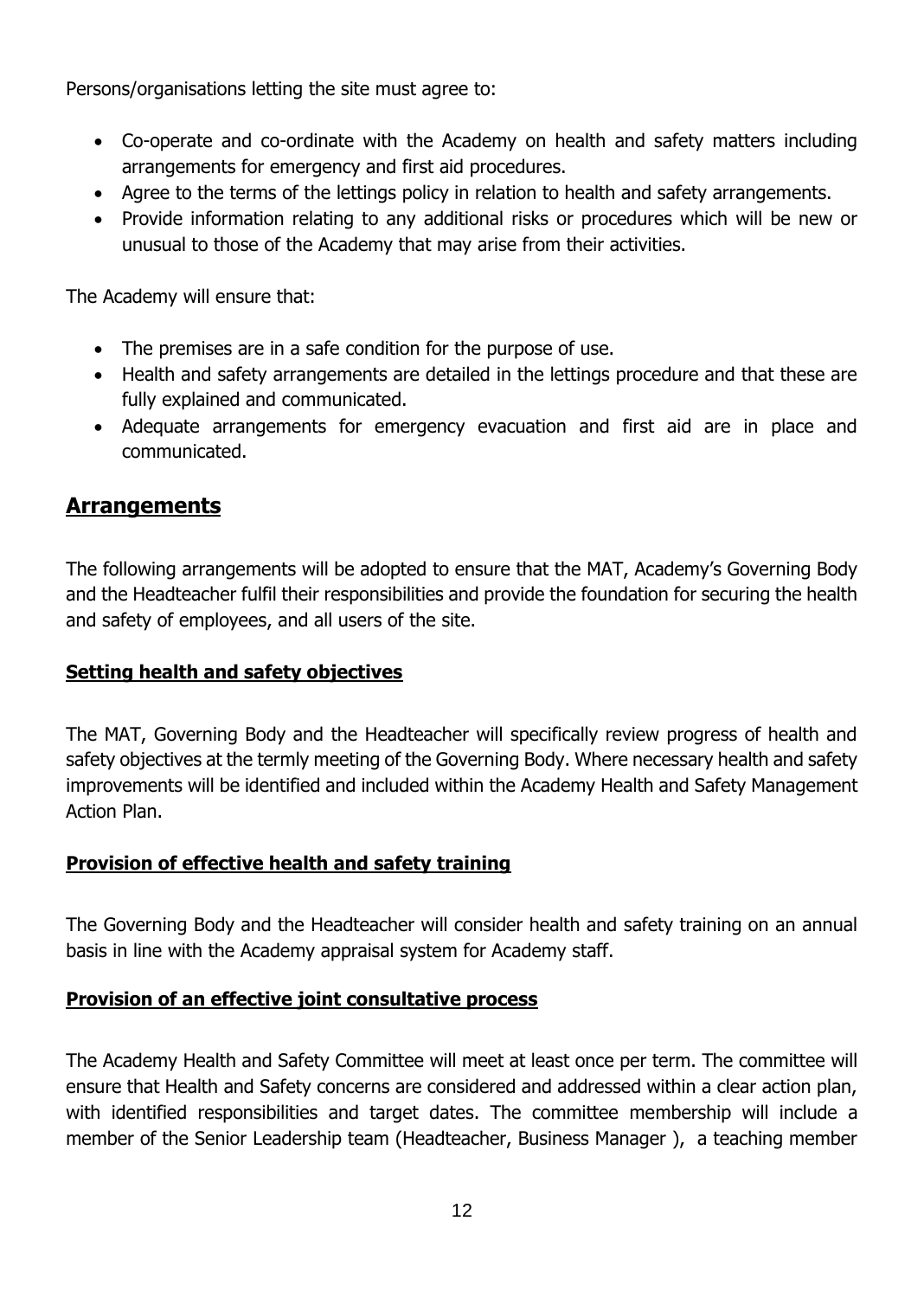of staff , a support member of staff (admin/teaching assistant) and a Governor (as a minimum). Refer to committee terms of reference.

#### <span id="page-12-0"></span>**Establishing adequate health and safety communication channels**

Communication channels will be established for the exchange of health and safety knowledge and information. Where necessary, these communications will be recorded and include:

- Senior leadership team meetings and staff meetings
- Academy health and safety committee.
- Provision of information relating to safe systems of work and risk assessment.
- Provision of Training.
- Communications with relevant specialist advisors and bodies.

Where health and safety issues cannot be resolved at local level, they will be escalated through the management structure as appropriate and to Governors and the MAT as applicable.

#### <span id="page-12-1"></span>**Financial resources**

The MAT, Governing Body along with the Headteacher and Business Manager will review the Academy budget to determine, in the light of past performance, if adequate resources are being deployed to ensure adequate health and safety management and control.

#### <span id="page-12-2"></span>**Specialist advice/support**

The MAT will ensure that it has access to competent technical advice on health and safety matters to assist in meeting the MAT and Governing Body objectives; this will be achieved by accessing the services of a competent Health and Safety Advisor though YMD Boon Ltd, Health and Safety Service, 6b Anson House, Compass Point Business Park, Market Harborough, Leicestershire, LE16 9HW.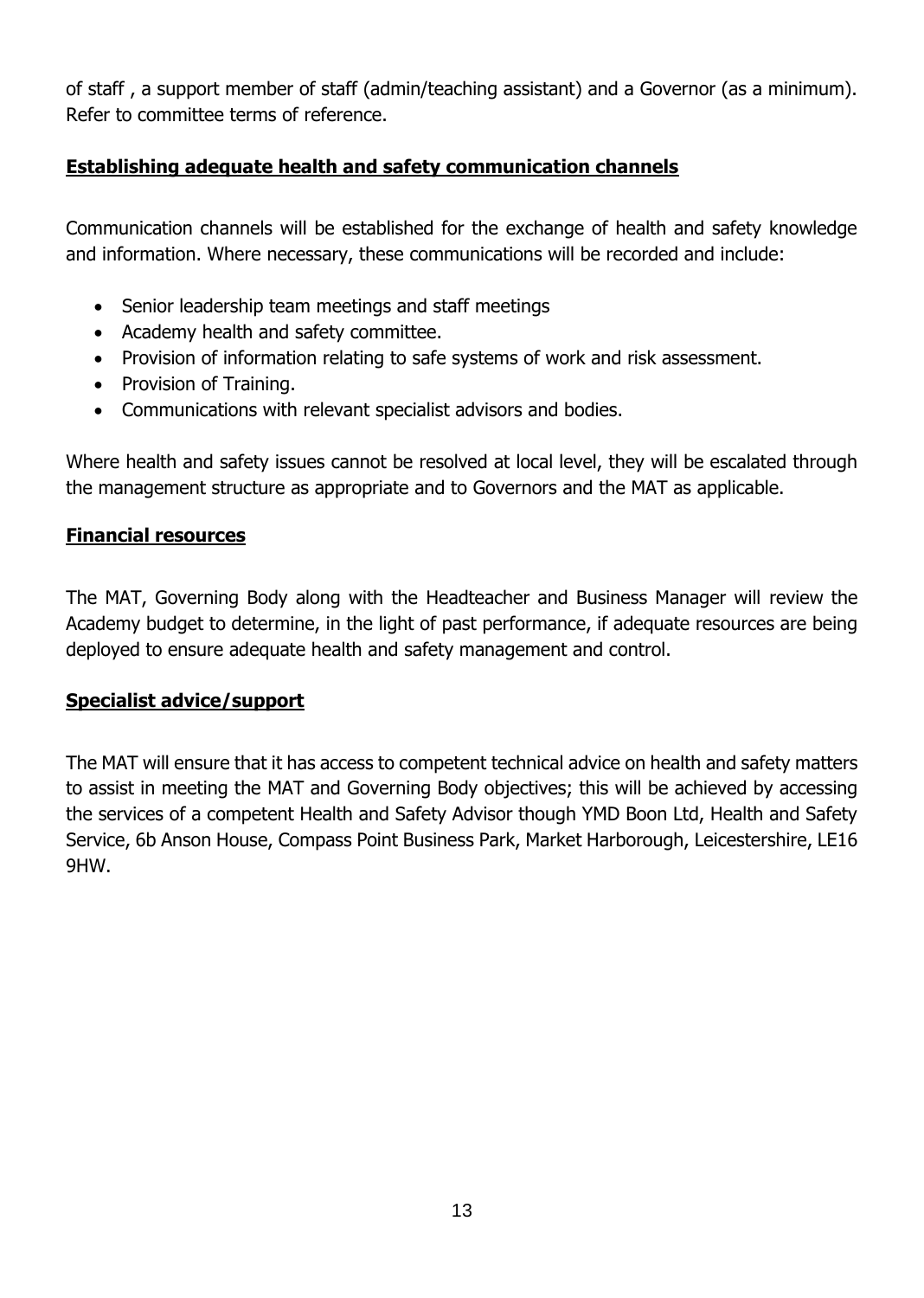# <span id="page-13-0"></span>**Other Arrangements**

# <span id="page-13-1"></span>**Accident and assaults**

All accidents, assaults and near miss incidents will be reported in the accident book or agreed reporting form within 24 hours of occurrence.

Reportable incidents, as per the HSE's Information Sheet edis1 (rev3), will be reported to the HSE within the required timescale as determined under the [Reportable Injuries, Diseases and Dangerous](https://www.hse.gov.uk/riddor/)  [Occurrences Regulations](https://www.hse.gov.uk/riddor/).

All incidents will be investigated in an attempt identify the root cause and prevent reoccurrence: relevant local policies, procedures and risk assessments will be reviewed and revised as required. Any relevant learning from investigations will be communicated to relevant staff, pupils etc.

Accident, assaults and near miss incidents will be monitored at least termly as part of the Health & Safety Committee; identification of significant trends or major incidents will be reviewed by the senior leadership team as required with information communicated to the governing body.

Pupil forms/records are retained until the pupil reaches the age of 24 years, employee forms for six years and forms relating to work related ill health for 6 years or longer, (40 years where there has been potential exposure to radiation or asbestos; further guidance is obtained from YMD Boon Ltd Health and Safety Service).

All premises related issues will be addressed in a timely manner.

## <span id="page-13-2"></span>**Audit**

The Academy health and safety management will be audited by YMD Boon Ltd Health and Safety Service every two years. The Academy reviews this process as a positive assessment of health and safety management system and takes appropriate action to continually improve health and safety across the Academy.

#### **Contractor management**

The Academy will ensure that the highest levels of safety are achieved by all contractors on site and will comply with **[HSE guidance on Managing Contractors](https://www.hse.gov.uk/managing/delivering/do/organising/managing-contractors.htm)**. The Academy will ensure through ensuring that:

- Competent contractors are used and are adequately vetted before being appointed
- Clear specifications of works are drawn up by a competent person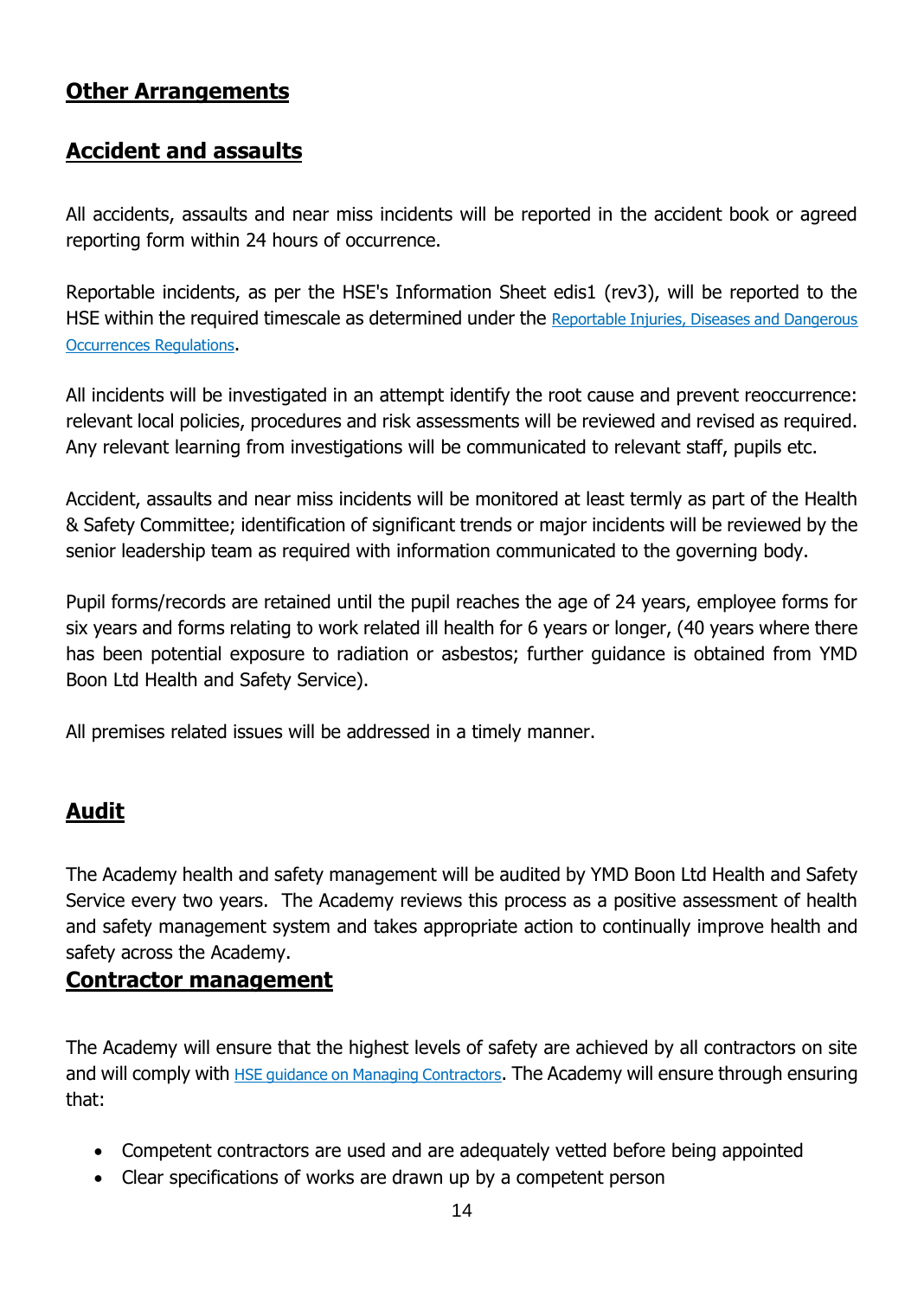- Pre start meetings take place to discuss how works will be managed, key responsibilities, codes of conduct and assess new hazards that may be introduced to the site
- Key contacts are identified and details exchanged
- Regular update meetings take place throughout any works/projects
- Works are visually monitored where required and any concerns immediately reported
- Works are signed off and any associated certification and documentation is obtained
- All staff pupils and other users of site remain in a safe environment for the duration of the works

Where the Academy appoints contractors directly - they will be subjected to an adequate vetting process before being appointed.

# <span id="page-14-0"></span>**Dealing with health and safety emergencies - procedures and contacts**

In the event of an emergency situation/ Bomb threat the Academy will undertake necessary action to maintain the safety of staff, pupils and other persons on site. This may require emergency evacuation or lockdown of the Academy. The fire alarm will not be sounded in these circumstances, but the Headteacher will coordinate a response with the assistance of staff based on the academy's detailed arrangements for evacuation and lockdown. As soon as is practicable the Police or other relevant emergency services will be contacted to provide advice and support.

Any suspicious objects will be reported to the Headteacher, but under no circumstances will they be disturbed.

All emergencies will be investigated in an attempt to identify the root cause: relevant local policies, procedures and risk assessments will be reviewed and revised as required. All premises related issues will be addressed in a timely manner.

Any relevant learning from investigations will be communicated to relevant staff, pupils etc.

As per legal requirements all dangerous occurrences and near miss incidents that are RIDDOR reportable incidents, will be reported to the HSE within the required timescale.

## <span id="page-14-1"></span>**Display screen equipment (DSE)**

The Academy will ensure it complies with the HSE's advice and guidance regarding Working safely with [display screen equipment](http://www.hse.gov.uk/msd/dse/). The Academy acknowledges that staff that 'habitually' use DSE should have suitable equipment to undertake the tasks that they are required to carry out, know how to use the software applicable to their role, and complete a DSE self-assessment and will ensure that: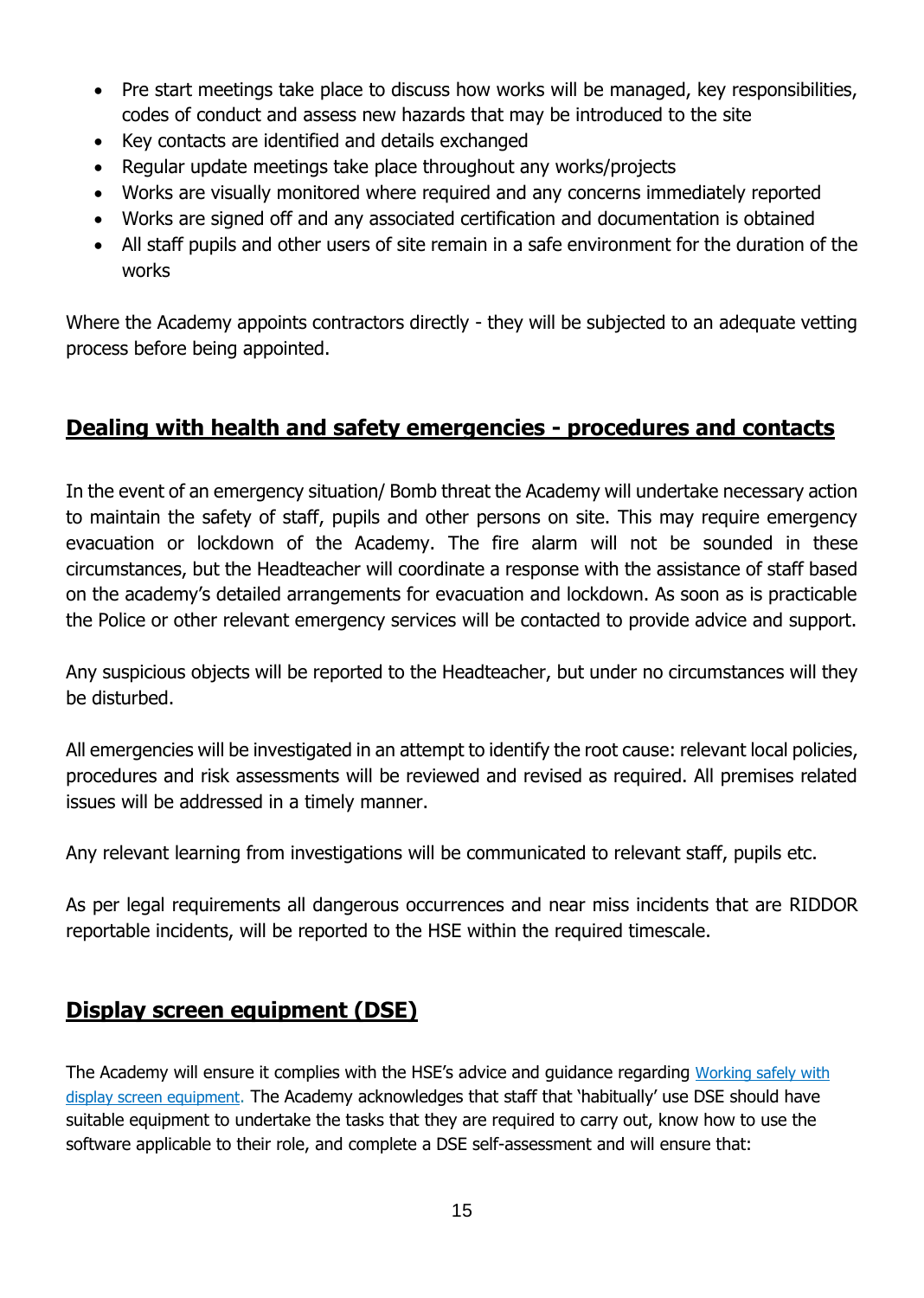- All static workstations used by staff meet the minimum standards required
- Equipment is maintained in good working condition
- Staff are aware of best practice in using DSE and issued with relevant information
- Staff whose roles require significant use of DSE complete a self-assessment which is reviewed at suitable intervals by a competent person
- Assessments are reviewed if there are significant changes to equipment/layout, individual health
- DSE users are made aware that an appropriate eye and vision test is available to them on request

# **Control of hazardous substances**

The Academy will ensure it complies with the HSE's approved code of practice 'Control of substances [hazardous to health](https://www.hse.gov.uk/pubns/priced/l5.pdf)  $(L5)$  relating to the management and control of hazardous substances on site.

The Academy will ensure:

- A register of all hazardous substances is kept on site and updated regularly.
- Wherever possible non-hazardous substances are used and if this is not possible, the least harmful substance is used.
- A COSHH risk assessment will be completed and control measures implemented for all hazardous substances used and shared with relevant staff.
- COSHH risk assessments are monitored regularly and reviewed at least annually.
- Where identified, as part of the risk assessment, appropriate personal protective equipment (PPE) and respiratory protective equipment (RPE) will be provided relevant staff.
- Any need for exposure monitoring or health surveillance will be carried out.
- Sufficient information, instruction and training is given to staff to ensure full understanding of the hazards to health posed by substances in the workplace, and the importance of control measures provided.
- Training records are maintained for those who receive training.
- Information will also be given to others who may be affected, such as contractors, temporary staff and visitors.
- Only substances purchased through the Academy's procurement systems can be used on site.
- Substances are stored correctly and those that are no longer used disposed of properly.

# <span id="page-15-0"></span>**Maintenance and Repair/ Reporting**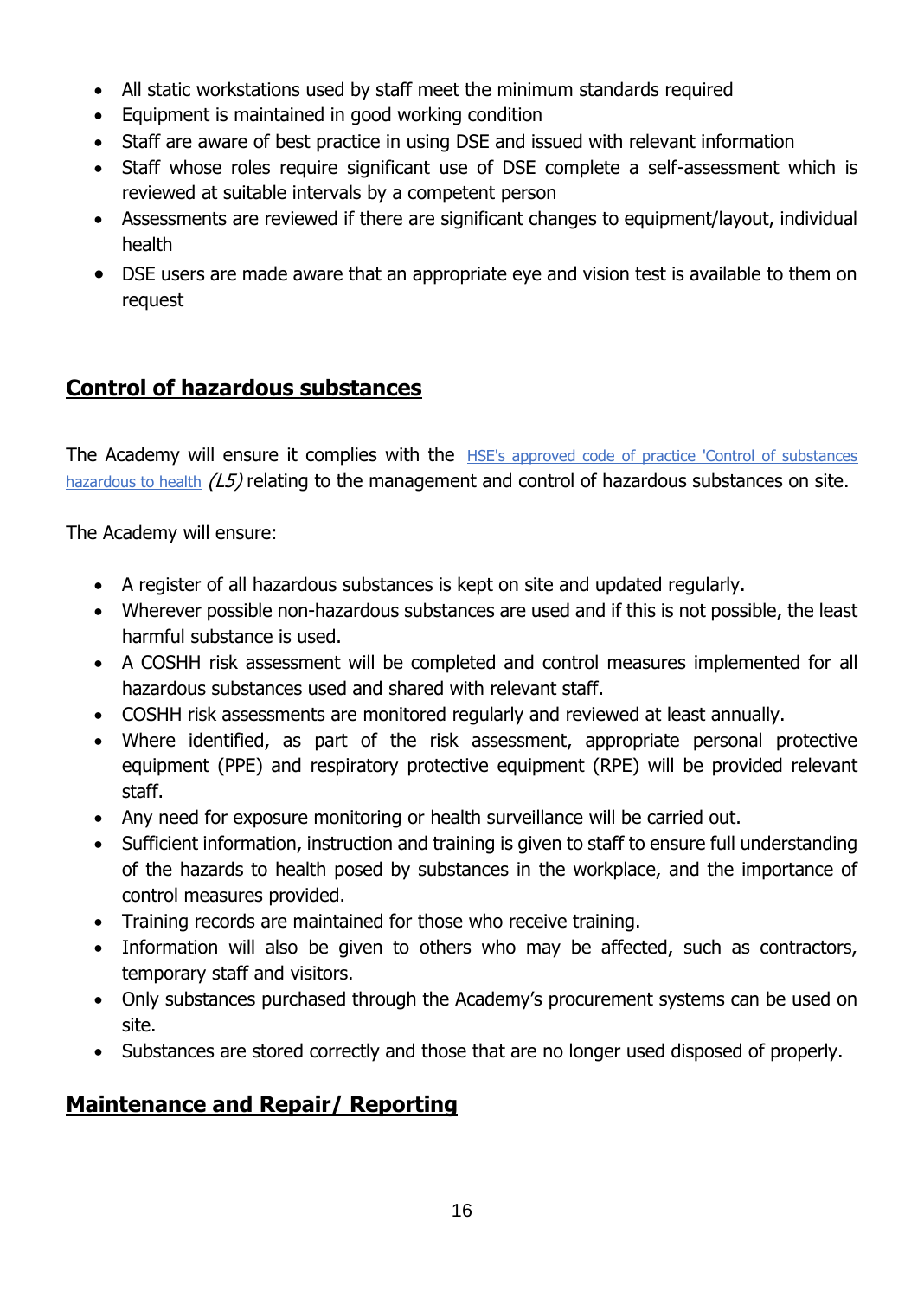The Academy has a defect reporting procedure whereby any damage or defect to the premises/ equipment or fixtures and fittings is reported to the Business Manager. Defective equipment is isolated, removed from use and labelled as defective to prevent use until replaced or repaired. Where premises defects are identified a dynamic assessment is carried out to decide whether an area should be isolated or cordoned off whilst awaiting repair.

# <span id="page-16-0"></span>**Driving**

All staff that drive their own cars for work purposes must have a full UK driving licence, business insurance and maintain their vehicle in a road worthy condition in line **[DVLA requirements](https://www.gov.uk/government/organisations/driver-and-vehicle-licensing-agency)**. Annual licence, insurance and where applicable MOT checks are undertaken and documented.

All staff must comply with the [Highway Code](https://www.gov.uk/guidance/the-highway-code) at all times.

Where staff are required to drive a mini bus as part of their duties the Academy will ensure they hold the correct classification on their driving license, meet specific driving criteria, and will be provided with formal driver training. For staff that may transport pupils either in academy or their own transport, licence checks will be completed 6 monthly.

Risk assessments will be documented for all situations where pupils are transported off site either as part of the off-site visit or separately as necessary.

# <span id="page-16-1"></span>**Fire safety**

The Academy is committed to providing a safe environment for staff, pupils and those that visit the site and manages the risk of fire by ensuring the requirements of the Regulatory Reform (Fire Safety) Order are met by:

- Having a comprehensive [Fire Risk Assessment](https://assets.publishing.service.gov.uk/government/uploads/system/uploads/attachment_data/file/14887/fsra-educational-premises.pdf) in place, which is reviewed regularly with any identified actions / improvements progressed given consideration to risk and cost.
- Documenting a detailed fire and emergency plan that clearly details actions to be taken when a fire is identified or suspected, individual responsibilities and arrangements for safe evacuation.
- Ensuring service, maintenance and statutory inspections are carried out on all fire related systems and equipment either by competent contractors or in house by trained staff.
- Providing all staff with fire awareness training that is regularly updated and fire marshals with role specific instruction.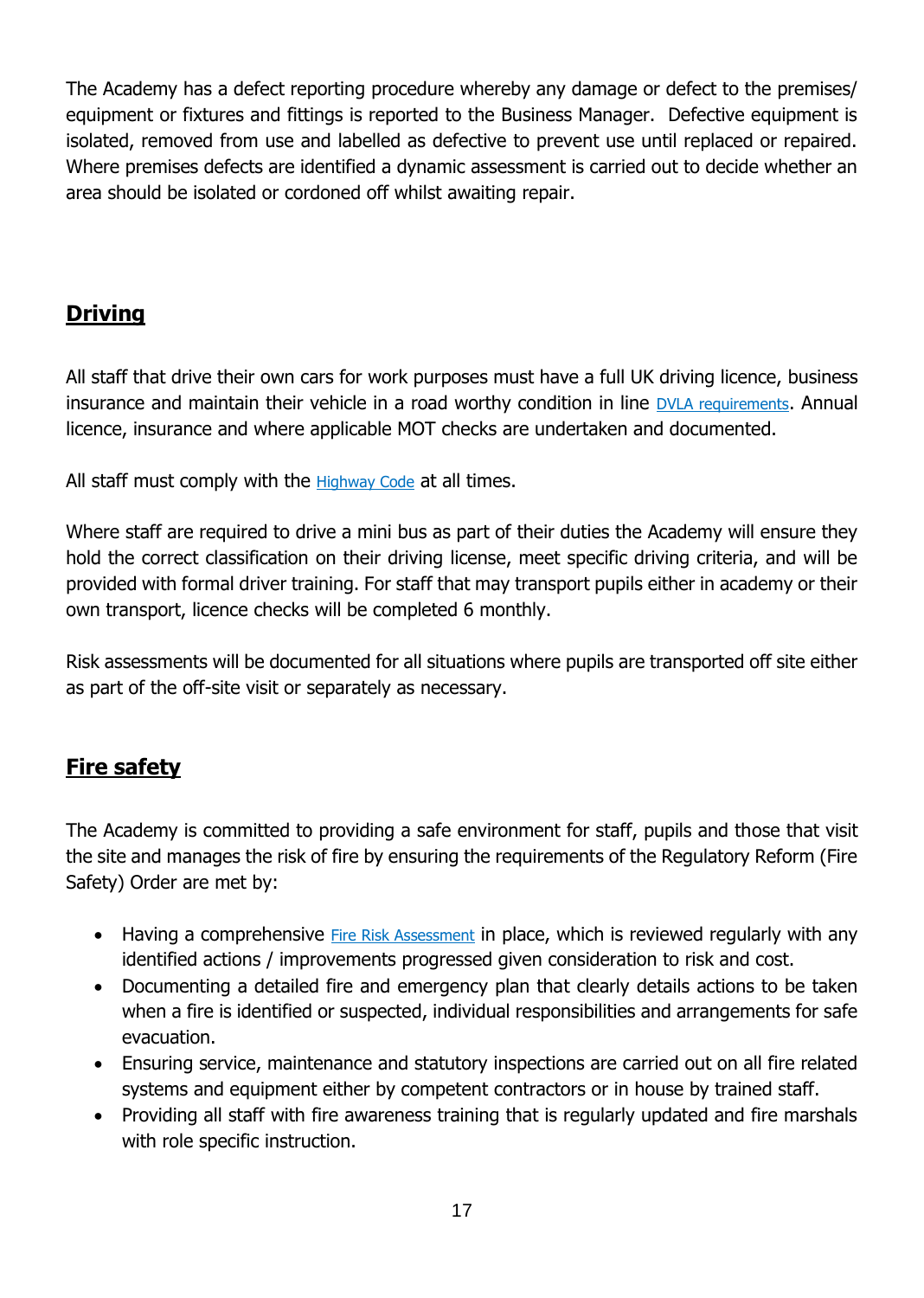• Undertaking a fire drill at least termly to practice evacuation arrangements and ensure working correctly.

# <span id="page-17-0"></span>**Electrical systems and equipment**

The Academy maintains and services electrical systems and equipment in line with statutory guidance and best practice. Electrical systems (hard wiring) is periodically inspected every 5 years by a competent contractor and records maintained; any remedial works recommended are acted upon in a timely manner (if this is undertaken in stages over that period insert your local arrangements).

Portable electric appliances have a portable appliance test (PAT) carried out, in line with HSE guidance ['Maintaining portable electrical equipment in offices and other low environments' \(INDG236](https://www.hse.gov.uk/pubns/indg236.pdf)), by a competent contractor with records maintained.

Staff instructed to undertake a visual inspection of equipment prior to use and not to use any equipment that appears damaged or defective with the Academy defect reporting procedure followed as required.

Additionally, staff are not permitted to bring in any electrical items from home without written consent from the Headteacher.

# <span id="page-17-1"></span>**First Aid**

Adequate first aid arrangements are assessed and maintained at the Academy in line with current [First Aid guidance](https://www.hse.gov.uk/firstaid/) and for all activities that we lead we will ensure that:

- The number of first aiders meets recommendations and adequate cover is available to cover for annual leave and unexpected absences during all Academy operating hours.
- All first aiders hold a valid certificate of competence, the Academy maintains a register of all qualified staff and will arrange re-training as required.
- First aid notices are clearly displayed around the Academy.
- Sufficient numbers of suitably stocked first aid boxes are available and checked regularly to ensure they are adequately stocked and contents are in date.
- A suitable area is available for provision of first aid.
- Staff regularly informed of first aid arrangements within Academy, through induction, teacher training days.
- Where first aid has been administered this is recorded in the first aid treatment book.
- Correct reporting procedures are followed.
- Information, instruction and training will be provided to staff on any specific medical conditions of pupils and the procedures to follow in case of emergency.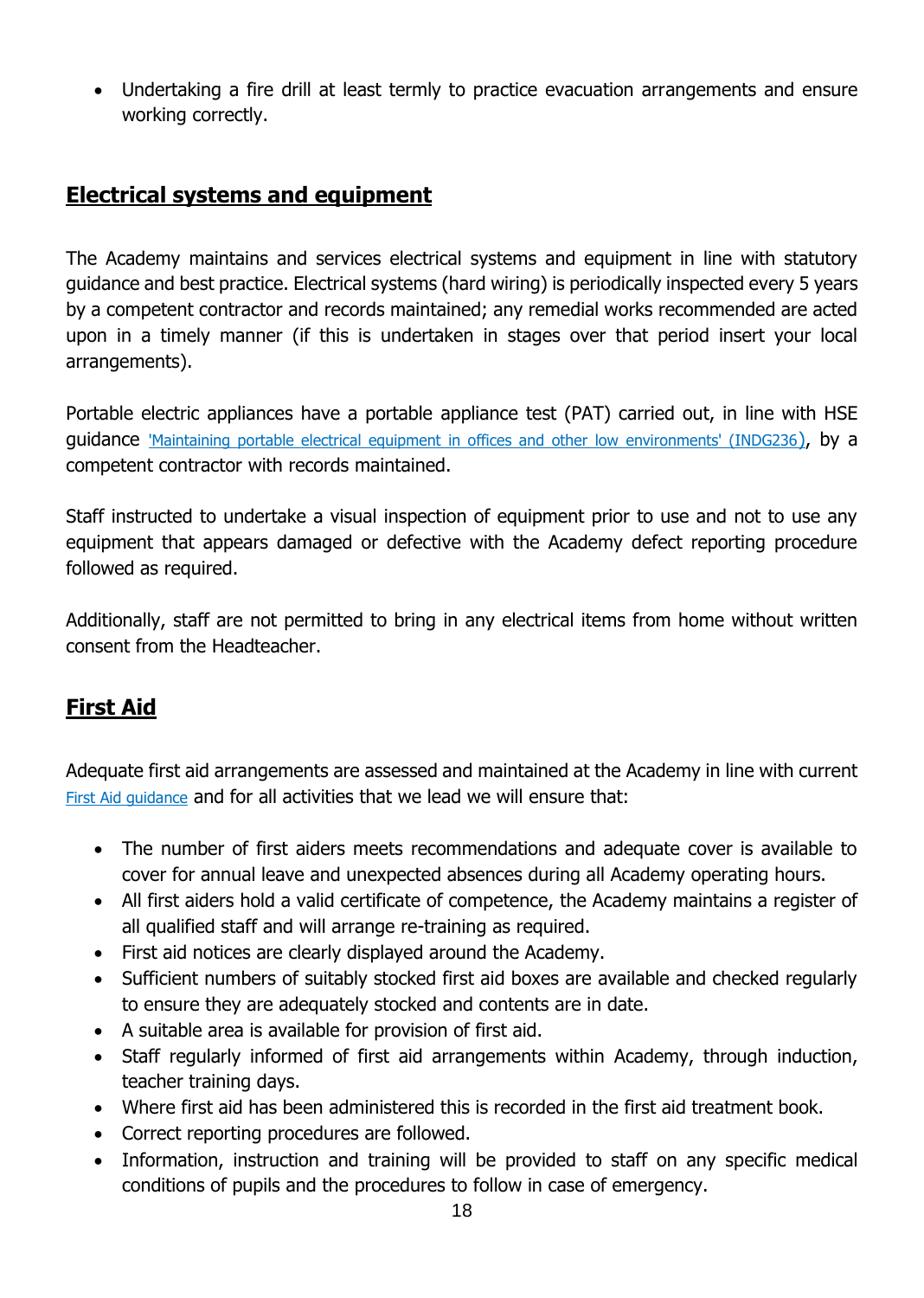# **Medication administration**

The Academy will ensure that it complies with the Department for Education Supporting Pupils at School [with Medical Conditions](https://assets.publishing.service.gov.uk/government/uploads/system/uploads/attachment_data/file/803956/supporting-pupils-at-school-with-medical-conditions.pdf) and will manage this by:

- Having a dedicate Medication Policy and Management Procedure in place which details local arrangements which is communicated to all relevant staff.
- Only administering medication whereby written consent has been received.
- Ensuring all medication is clearly labelled and in original packaging/container with pupil details and, where necessary, kept in secure safe place and be accessible where required.
- Recording all medication administered to pupils using the Department for Education Supporting Pupils with Medical Conditions templates.
- Ensuring all staff who undertake assistance with the administration of medication do so on a voluntary basis with specific training provided where identified as required.

# <span id="page-18-0"></span>**Occupational Health services and work-related stress**

The Academy acknowledges that there are many factors both work-related and personal that may contribute to staff ill health including stress.

The Academy will follow the principles of the HSE guidance ['Managing the causes of work-related stress'](https://www.hse.gov.uk/pubns/wbk01.pdf)  [\(HSG 218\)](https://www.hse.gov.uk/pubns/wbk01.pdf). The following arrangements are in place to locally manage staff health issues:

- Employees are advised that they have a responsibility to inform their line manager, the Headteacher or another member of the senior leadership team of any ill health issues.
- An appropriate senior member of staff will meet and discuss the ill health issues with the employee and consider what actions could be taken to support the staff member and where appropriate assist in reducing stress levels. An individual risk assessment will be undertaken taking in account the HSE Management standards. This assessment will then be reviewed with the member of staff to monitor progress.
- The member of staff will be offered a referral to an occupational health professional for advice and support, e.g. counselling, etc.
- The member of staff will be advised that support can also be provided through their trade union.
- A series of regular review meetings will be scheduled to monitor ill health and stress levels where they have been identified.

If it is identified that there is a high occurrence of staff ill health or stress within the Academy, the Headteacher will actively seek support to undertake a holistic assessment to identify what the possible root cause may be and implement a plan to improve the situation.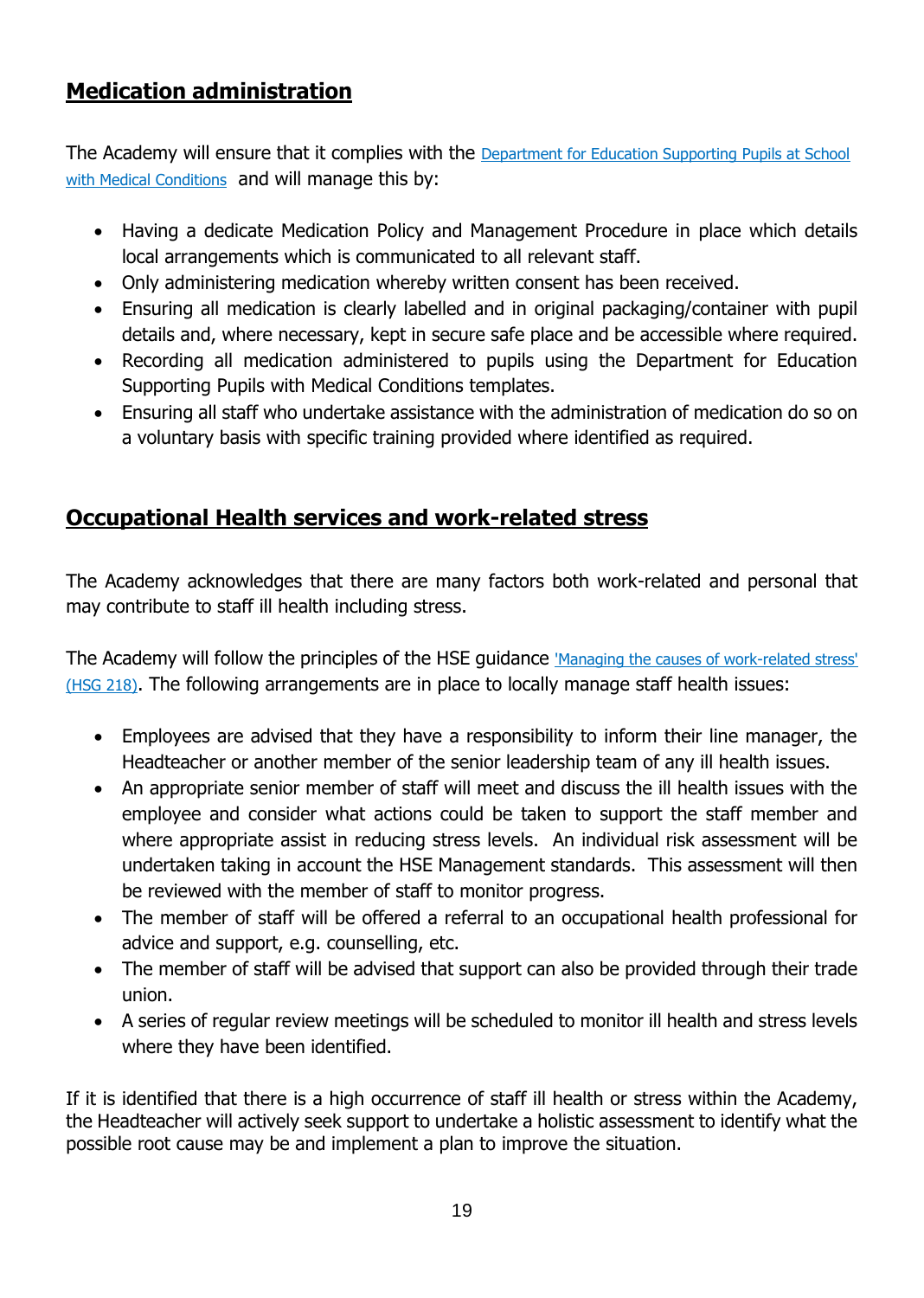# <span id="page-19-0"></span>**New and Expectant Mothers**

The Academy recognises that the general precautions taken to protect the health and safety of the staff and visitors as a whole may not in all cases protect new and expectant mothers and there may be occasions when, due to their condition and individual circumstances, different and/or additional measures will be necessary.

The Academy will follow the advice and guidance of the HSE for [New and Expectant Mothers](https://assets.publishing.service.gov.uk/government/uploads/system/uploads/attachment_data/file/306370/guidance_on_first_aid_for_schools.pdf) to assist it to implement effective measures for new and expectant mothers, and will ensure that:

• Employees are instructed at induction to inform their relevant manager of their condition at the

earliest possible opportunity and that the highest level of confidentiality is maintained at all times.

- Risk assessments are carried out and regularly reviewed for all work activities undertaken by new and expectant mothers and associated records and documentation maintained.
- Necessary control measures and reasonable adjustments identified by the risk assessment are implemented, followed, monitored, regularly reviewed and, if necessary, revised.
- New and expectant mothers are informed of any risks to them and/or their child and the control measures taken to protect them.
- Any adverse incidents are immediately reported and investigated.
- Appropriate training and support is provided where suitable alternative work is offered and Accepted.
- Provision is made to support new and expectant mothers who need to take time off work for medical reasons associated with their condition.
- Where relevant a suitable rest area is provided to enable the new or expectant mother to rest in

a degree of privacy and calm.

• Where risks cannot be eliminated or reduced to an acceptable level then consideration will be given to adjusting working conditions and/or hours or if necessary providing suitable alternative work or suspension with pay.

## <span id="page-19-1"></span>**Security**

The Academy actively ensures that the security of the site is assessed and adequate arrangements are in place to control access into the Academy/ Academy grounds. All visitors are required to sign in at reception and required to wear a visitor's badge.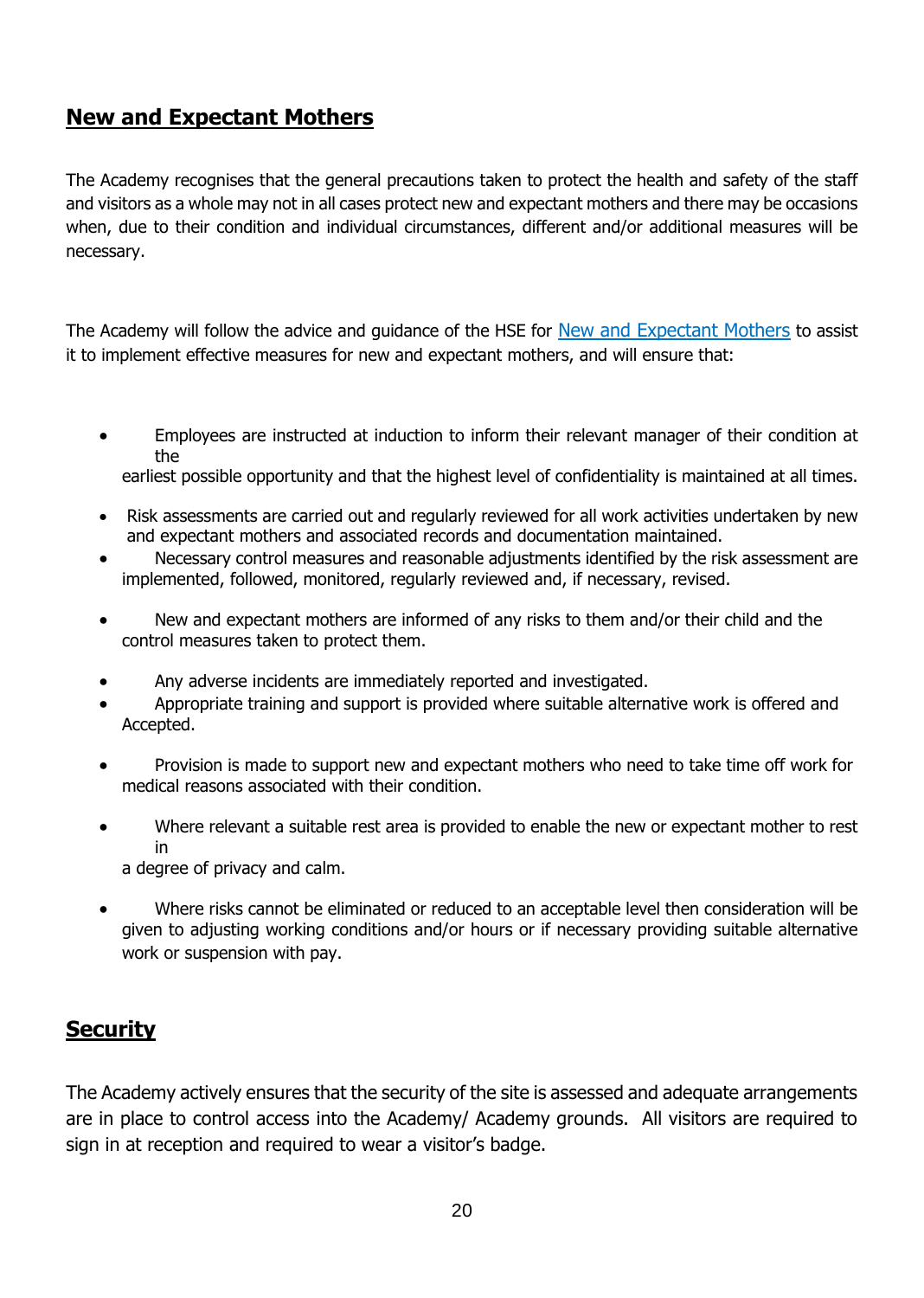# **Preventing Workplace Harassment and Violence**

The Academy is committed to providing a safe and secure working and educational environment for staff, pupils and any other persons on its site. Where applicable, in addition to the control measures identified in an individual pupil's physical intervention the following procedures are in place:

Staff are advised to:

- Avoid confrontation if possible.
- Withdraw from situation if safe to do so to get support.
- Arrange seating so that a clear escape route from the room to a place of safety is available, sit near the door, or use a room with two doors.
- Follow measures/ procedures identified in violence/ assaults and lone working risk assessments.
- Contact emergency services, as appropriate.
- Inform the Headteacher or a member of the senior leadership team if confrontation has taken place.

The Academy will:

- Ensure the Headteacher or member of the senior leadership team attend site on being informed of an incident, if considered necessary.
- Have in place procedures for the reporting of incidents.
- Offer counselling/ support through Occupational Health.
- Debrief individuals following any incident.
- Provision of training on how to manage conflict and aggression as required.
- Review specific risk assessment following any incident.

## <span id="page-20-0"></span>**Glazing**

The Academy will ensure that it complies with the Workplace (Health, Safety and Wellbeing) Regulations 1992 in existing buildings and Document N of the Building Regulations 2000 (as amended) which covers new buildings. All identified critical glazing will conform to EN12600.

The Academy will manage the risks associated with glazing safety by ensuring that:

- An up to date glazing audit and risk assessment conducted by a competent person has been completed.
- Any remedial actions identified are actioned as appropriate.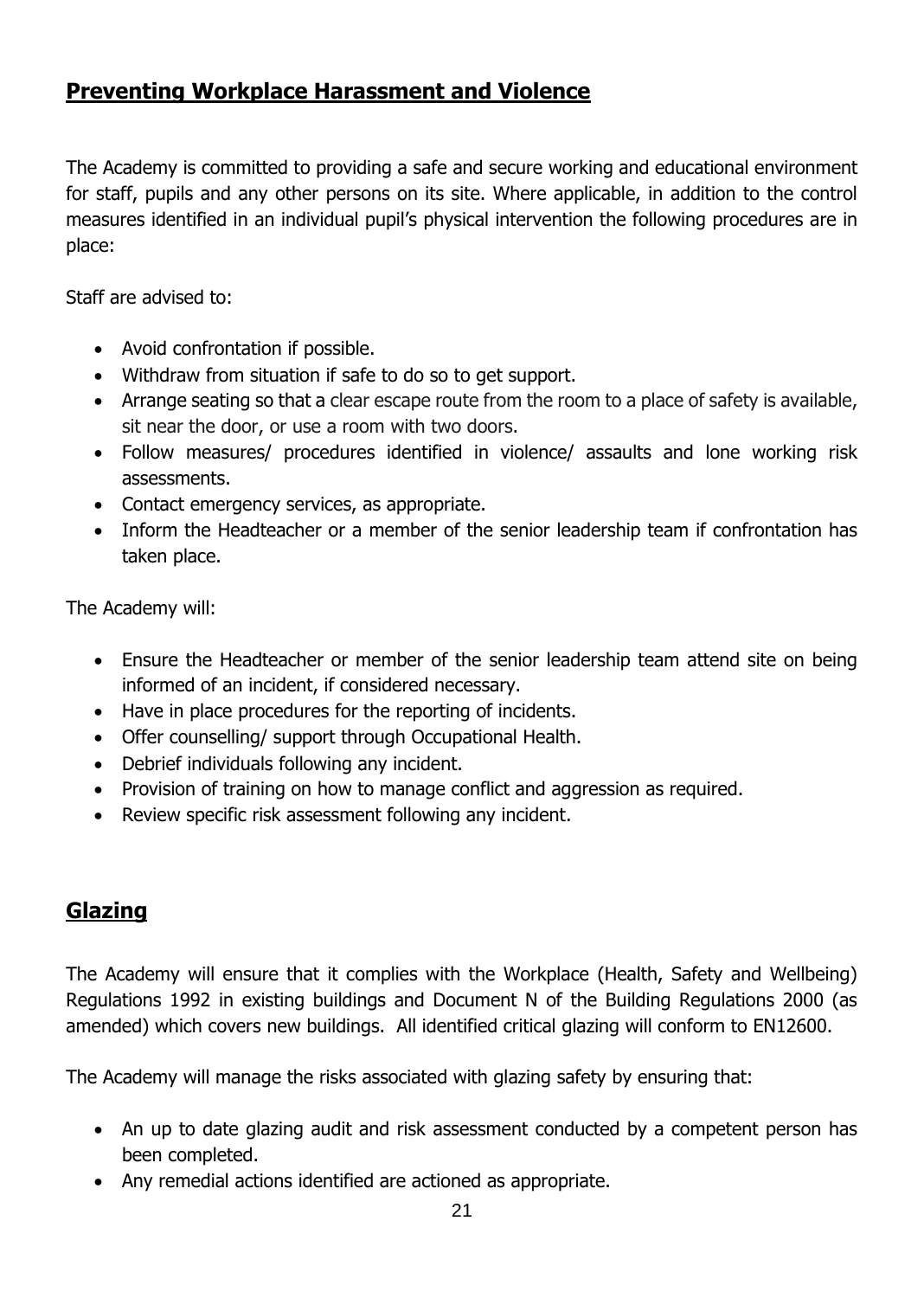• Any broken glazing is made safe and repaired.

# <span id="page-21-0"></span>**Management of Asbestos**

The Academy will ensure that it complies with the HSE's approved code of practice L143 Managing and [working with asbestos Control of Asbestos Regulations 2012](https://www.hse.gov.uk/pubns/priced/l143.pdf). The Academy is committed to preventing exposure to asbestos fibres to all persons that enter onto its premises and manages this by:

- Having a whole site asbestos management survey from which a Local Asbestos Management Plan (LAMP) has been developed.
- Completing an annual visual inspection of all identified Asbestos containing materials (ACMs) that are not encapsulated, or in restricted access areas, are undertaken and documented. Any concern relating to known or suspected ACMs are addressed as per the procedures detailed in the Academy LAMP. Where necessary, more frequent checks of ACMs are undertaken.
- Procuring a refurbishment and demolition survey prior to any works that will or have the potential to alter the fabric of the building; in order to undertake a comprehensive assessment of the materials being disturbed prior to any works commencing.
- Ensuring that staff and contractors are to be made aware of locations of asbestos in areas that are relevant to their work.

## **Water hygiene management**

The Academy will ensure it complies with the HSE approved code of practice ['Legionnaires' disease -](https://www.hse.gov.uk/pubns/priced/l8.pdf) [The control of legionella bacteria in water systems' \(L8\).](https://www.hse.gov.uk/pubns/priced/l8.pdf) The Academy is committed to preventing exposure to legionella bacteria to all persons that enter onto its premises and manages this by:

- Commissioning a bi-annual Legionella risk assessment and ensure actions identified are acted upon.
- Commissioning a competent external contractor to undertake water sampling and routine cleaning and disinfection of water systems as required.
- Ensuring that relevant staff are suitably trained / competent to undertake monitoring/testing activities required by the Legionella risk assessment to include:
	- o Monthly temperature checks.
	- o Weekly flushing of little used outlets.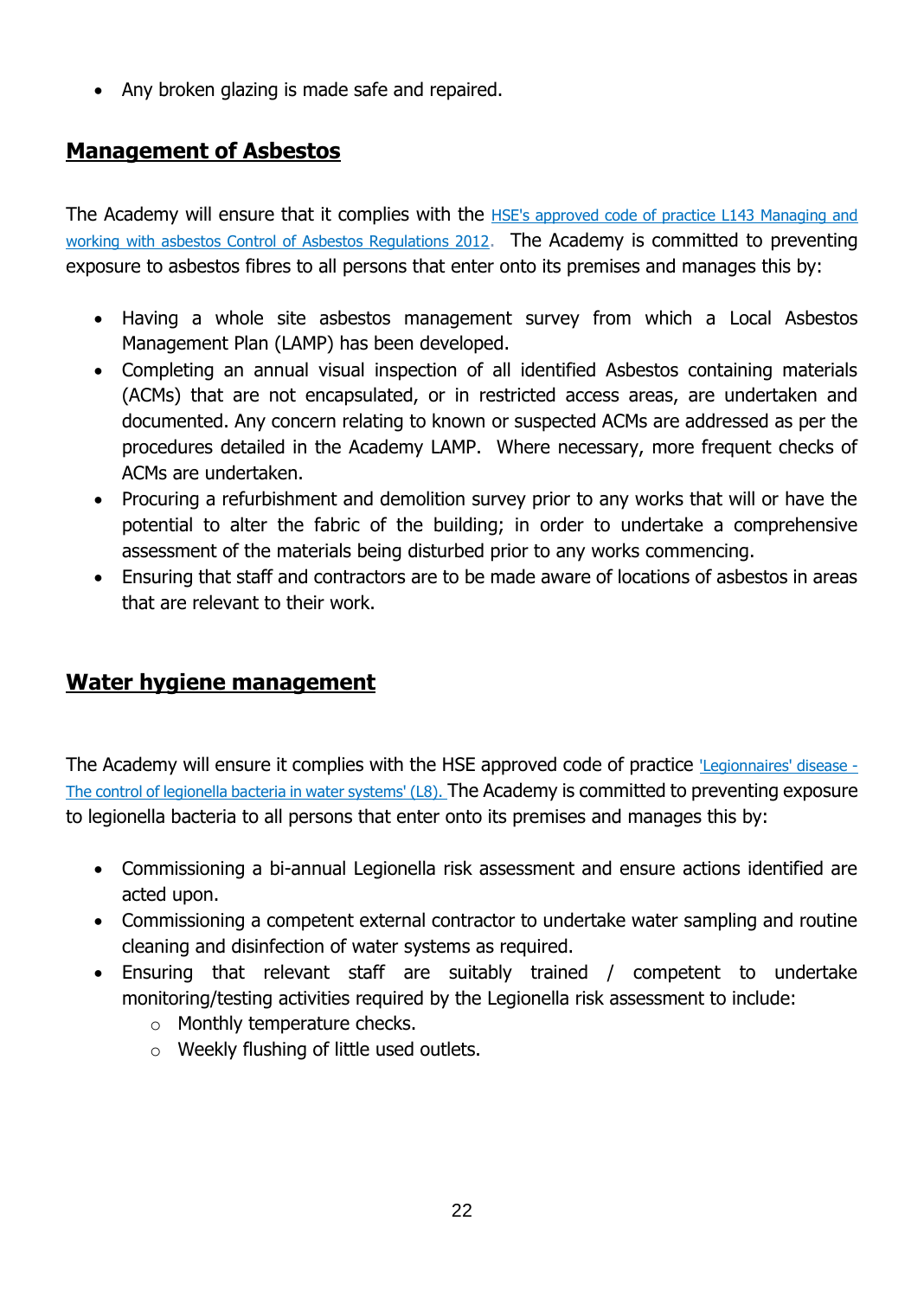### **Outdoor Play Equipment**

The Academy will ensure all outdoor fixed play equipment and associated safety surfaces will conform to BS EN 1176 and BS EN 1177.

The Academy will manage the risk associated with the fixed outdoor play equipment by ensuring that:

- Pre use checks on play equipment will be undertaken by a staff before equipment is used by pupils.
- Daily or weekly checks are undertaken and recorded.
- An annual inspection/maintenance of fixed outdoor play equipment and safety surfaces will be undertaken by competent accredited contractors.
- An up to date risk assessment will be kept to ensure the equipment and pupil activities are appropriately supervised and remain safe.

Outdoor play equipment not governed by the above standards will be visually checked pre use to ensure safe for pupils.

Where any equipment is determined damaged or unsafe it will be taken out in line with the Academy defect reporting procedure.

# <span id="page-22-0"></span>**Workplace inspections**

The Academy recognises the importance of undertaking regular formal workplace inspections to ensure that the premises remain a safe working and educational environment for staff and pupils.

A formal annual workplace inspection is undertaken with findings documented and any actions allocated with remedial actions.

The annual inspection findings are reviewed with actions monitored by the Health and Safety Committee. It is recognised that annual inspections alone will not keep a premise's safe and there is an expectation that staff will report any defects/damage to premises and equipment as per the Academy defect reporting procedure.

#### <span id="page-22-1"></span>**Statutory Inspections**

The Academy ensures that statutory inspections are undertaken at required intervals for all plant and equipment. A table detailing required inspections, date of last inspection, date of next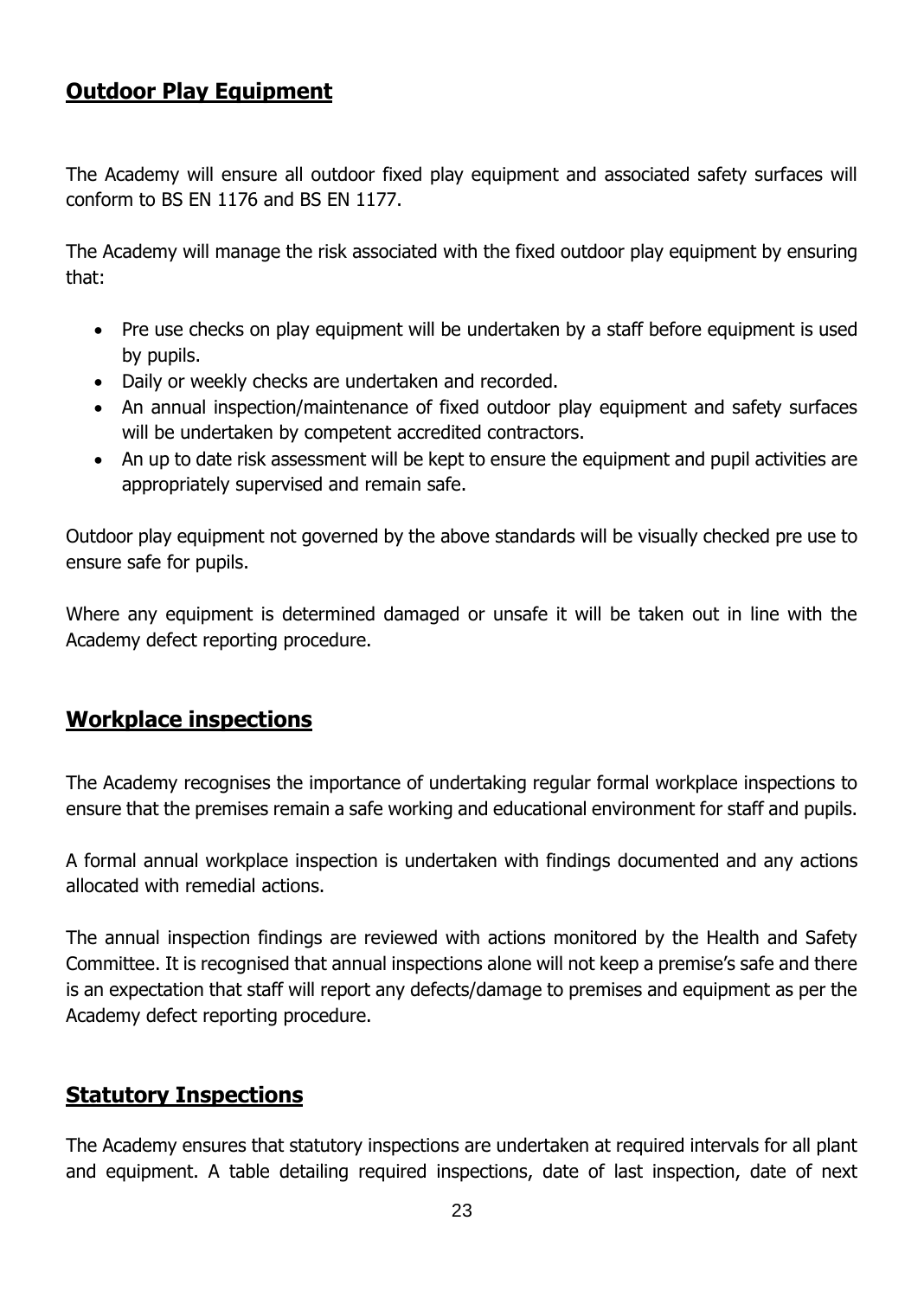inspection and who is undertaking the inspection has been developed and this is monitored by the Headteacher/Business Manager to ensure inspections are completed on time. Statutory inspections are managed by a 3<sup>rd</sup> party i.e - YMD Boon Ltd.

## <span id="page-23-0"></span>**Risk Assessment**

Risk assessments are undertaken for tasks/ activities/ substances where significant hazards have been identified or where there is a foreseeable risk of injury/ill health.

The Academy risk assessment process follows the HSE Controlling Risk in the Workplace INDG163 (Rev [4\) published 08/14.](https://www.hse.gov.uk/pubns/indg163.pdf)

Within the Academy various members of staff are tasked with the development of risk assessments based on their knowledge, experience and competence. Staff undertaking risk assessments on behalf of the Academy will be trained in hazard/ risk reduction techniques to ensure they fully understand the risk assessment process.

Relevant staff are involved in the development of risk assessments prior to consultation with all staff to which they are relevant prior to sign off. Risk assessments are communicated to relevant staff and are accessible to staff at all times via the risk assessment folder, located in the Academy office/shared area on computer.

Risk assessments are reviewed on a regular basis and following any significant change or incident that may impact on the findings.

# <span id="page-23-1"></span>**Moving and handling**

The Academy will ensure that it complies with the HSE's approved code of practice 'Manual handling. [Manual Handling Operations Regulations 1992 \(as amended\). Guidance on Regulations \(L23\).](https://www.hse.gov.uk/pubns/priced/l23.pdf)

Within the Academy there are a variety of moving and handling tasks that may be necessary; this could range from moving files to assisting an individual with mobility issues. The Academy manages the risk associated with moving and handling tasks by ensuring that:

- Moving and handling is avoided whenever possible.
- If it cannot be avoided, moving and handling is properly risk assessed and completed by competent staff and carried out in a manner which is, so far as is reasonably practicable, safe.
- Those undertaking specific moving and handling tasks have received appropriate training and training records are maintained.
- Any equipment provided to assist with moving and handling tasks is maintained and serviced in accordance with statutory requirements.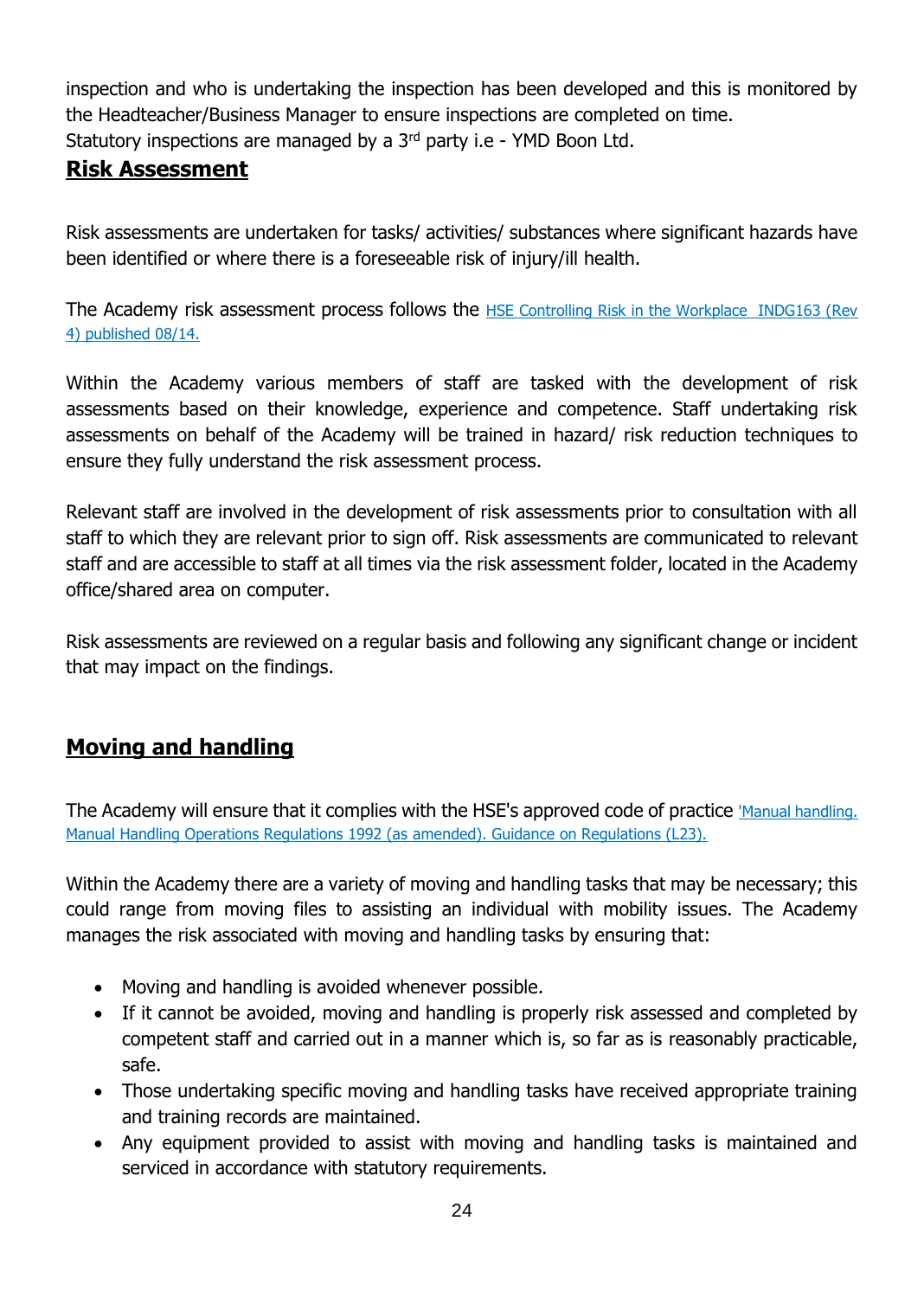- Any defective equipment is taken out of use until repaired or is replaced.
- An individual risk assessment will be completed for staff with identified medical conditions that may be affected by undertaking moving and handling tasks, these may result in some moving and handling task being restricted.
- Any accidents resulting from manual handling operations will be investigated to identify root causes and implement additional controls as required.

# <span id="page-24-0"></span>**Working alone**

The Academy acknowledges that there will be times that some staff work either alone or in what is considered an isolated environment. To manage the risk to staff of working alone the following arrangements are in place:

The Academy will ensure that:

- The premises and grounds have robust security systems in place to prevent unauthorised persons from gaining access to the site or premises.
- Local arrangements are in place for staff who are working alone so that they have regular monitoring visit/communication dependent on the situation.
- Staff advised to alert senior leadership team of any medical conditions that have the potential to increase the risks of working alone.
- Only tasks considered low risk will be undertaken when working alone.
- If lone working is required off site e.g. Home Visits specific risk assessments will be undertaken.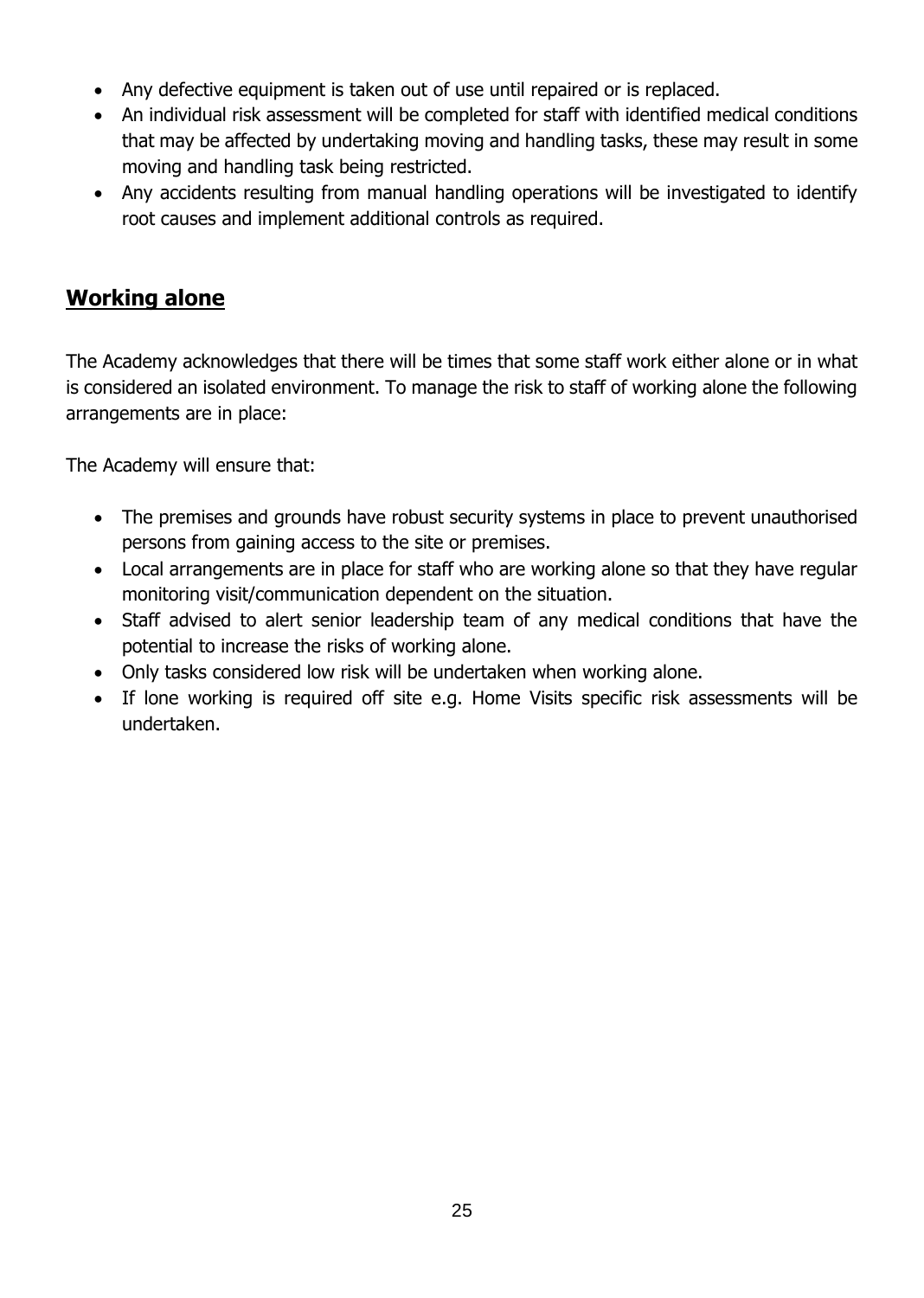# <span id="page-25-0"></span>**Working at height**

The Academy will follow the principles of the HSE guidance The Work at Height Regulations 2005 (as [amended\) A brief guide' \(INDG401\).](https://www.hse.gov.uk/pubns/indg401.pdf)

The Academy may use a variety of access equipment for working at height tasks, ranging from kick stools for low risk access, to step ladders and ladders for short duration work and will ensure that:

- Working at height is avoided whenever possible.
- If it cannot be avoided, working at height is properly risk assessed and is completed by competent staff and carried out in a planned manner which is, so far as is reasonably practicable, safe.
- Those undertaking work at height have received appropriate training and training records are maintained.
- All access equipment (ladders & stepladders) is identified and inspected annually.
- Any equipment provided to assist with working at height tasks is maintained and serviced in accordance with statutory requirements.
- Any defective equipment is taken out of use until repaired or is replaced.
- An individual risk assessment will be completed for all staff with identified medical conditions that may be affected by undertaking working at height tasks, these may result in some working at height tasks being restricted.
- Any accidents resulting from working at height will be investigated to identify root causes and implement additional controls as required.

## <span id="page-25-1"></span>**Off-site visits including Academy-led adventure activities**

The Academy adopts the [National Guidance of The Outdoor Education Advisers' Panel for the Management of](https://oeapng.info/)  [Off-site visits and Learning Outside the Classroom \(LOTC\) activities](https://oeapng.info/) and manages off-site visits by:

- Having an Academy specific Educational Visits Policy detailing local arrangements.
- Having a trained Educational Visits Coordinator to oversee visits.
- Ensuring only competent staff lead visits.
- Having access to an independent Educational Visits Advisor to support the Academy.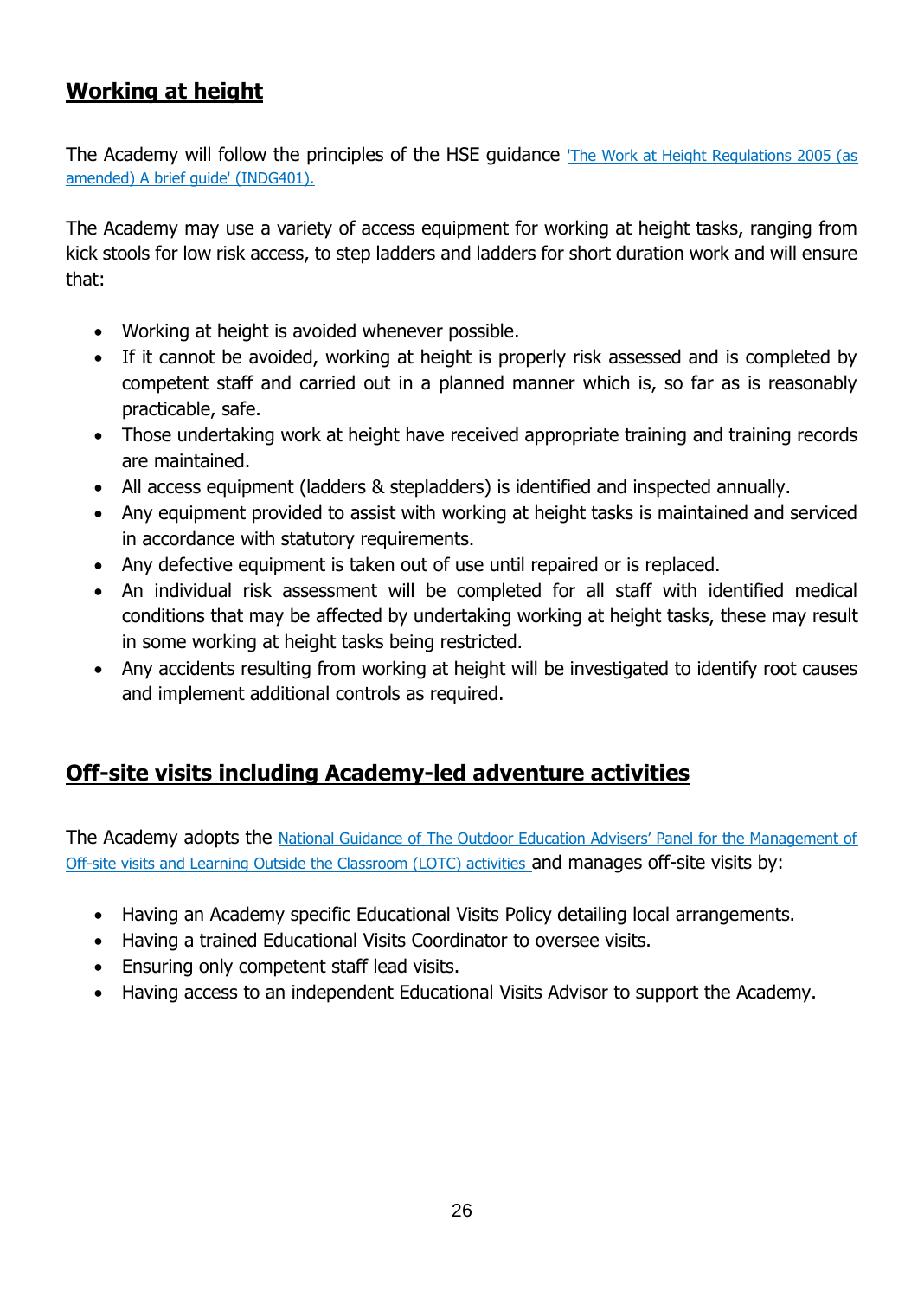# <span id="page-26-0"></span>**Monitoring and Review**

This Health and Safety Policy together with the associated procedures, health and safety audits, and accident statistics will be reviewed by the Health and Safety Committee on a regular basis (every year as a minimum), or sooner if required.

In order to substantiate that health and safety standards are being achieved, the Academy will measure performance against pre-determined plans and objectives. Any areas where the standards are not being met will require remedial action.

The Academy will use different types of systems to measure health and safety performance:

#### <span id="page-26-1"></span>**Active monitoring systems**

- Spot checks and termly site inspections will be undertaken.
- Documents relating to the promotion of the health and safety culture will be regularly examined and reviewed.
- Appropriate statutory inspections on premises, plant and equipment will be undertaken.
- Where necessary, health surveillance and environmental monitoring systems will be implemented to check the effectiveness of health control methods and to detect early signs of harm to health.

#### <span id="page-26-2"></span>**Reactive monitoring systems**

• Identifying where health and safety standards are not being met, by monitoring for failures in the systems - such as accidents, cases of ill health (work-related sickness), damage to property, etc.

#### <span id="page-26-3"></span>**Reporting and response systems**

- Ensuring that monitoring information is received, having regard to situations, which create an immediate risk to health or safety, as well as longer-term trends, and ensuring remedial action is taken.
- Health and Safety Committee, Governing Body and Senior Leadership team will all receive and consider reports on health and safety performance.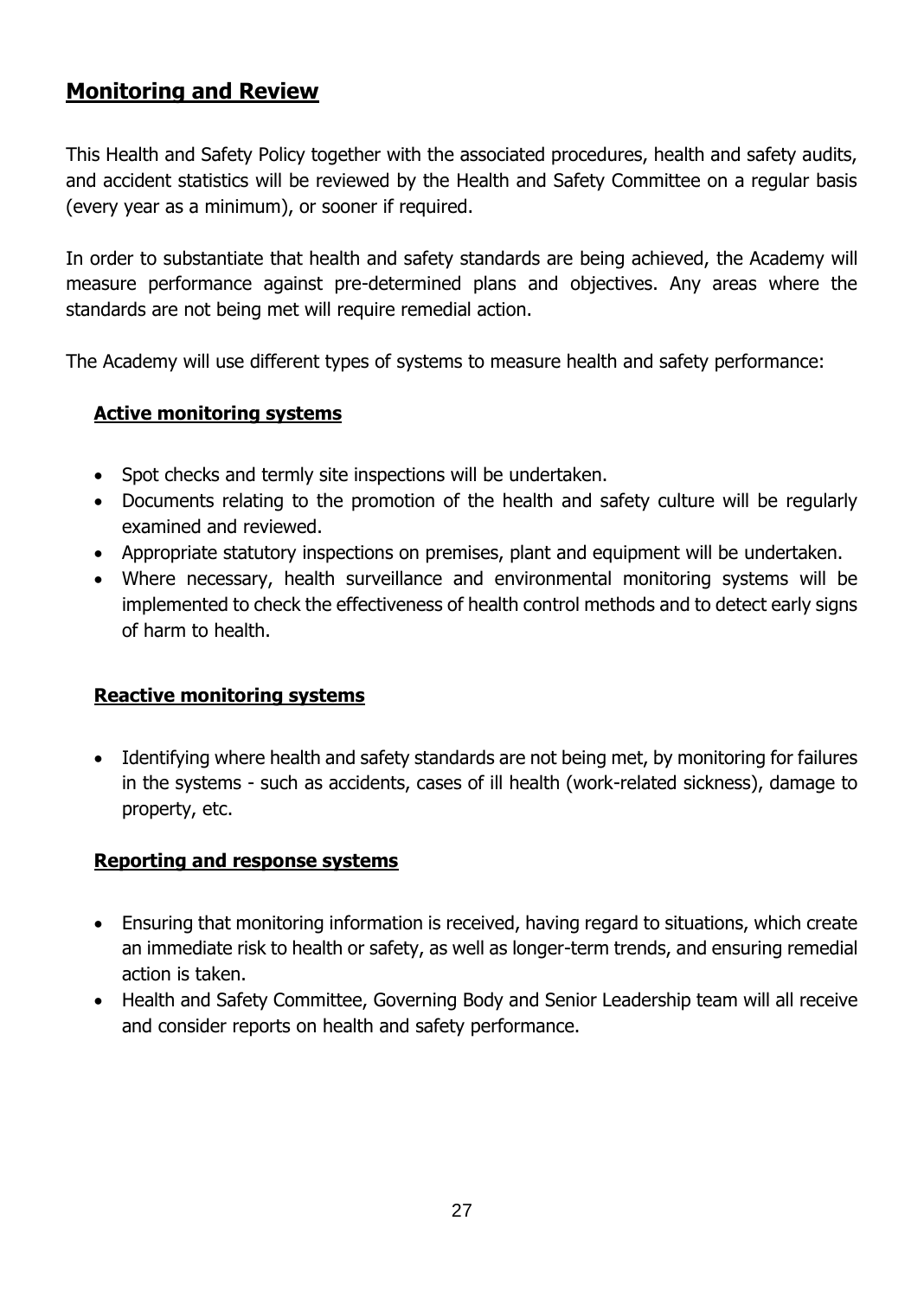#### <span id="page-27-0"></span>**Investigation systems**

- Prioritising investigation of incidents which indicate the greatest risk and the identification of both the immediate and the underlying causes of events.
- Analysing data to identify common features or trends and initiate improvements.
- Where cases of occupational ill health are to be investigated.
- Complaints relating to occupational health and safety are to be recorded and investigated.
- Accidents/incidents and assaults with the potential to cause injury, ill health or loss are to be reported, recorded and appropriately investigated.

#### <span id="page-27-1"></span>**Third Party Monitoring/ Inspection**

The Academy will be subject to third party inspection and monitoring such as, Ofsted requirements, HSE inspection regime, and Fire and Rescue Service Inspection regime. Actions arising from third party audit/inspection will be incorporated within the Academy action plan with appropriate target dates for completion.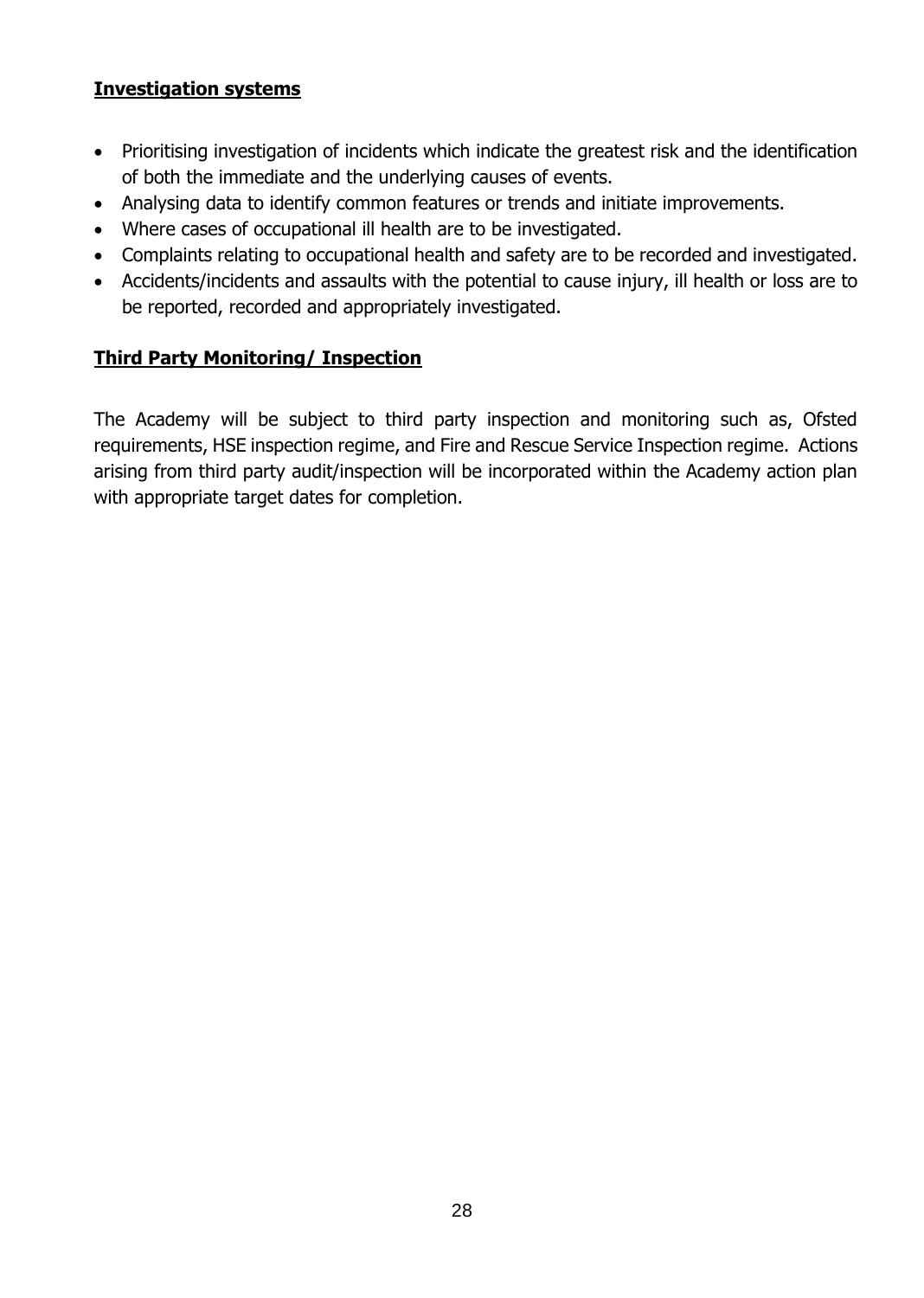# <span id="page-28-0"></span>**Appendix 1- The Academy Health & Safety arrangements**



#### **Staff Noticeboards / Files / Drives**

For the displaying / sharing of Health and Safetly communications and information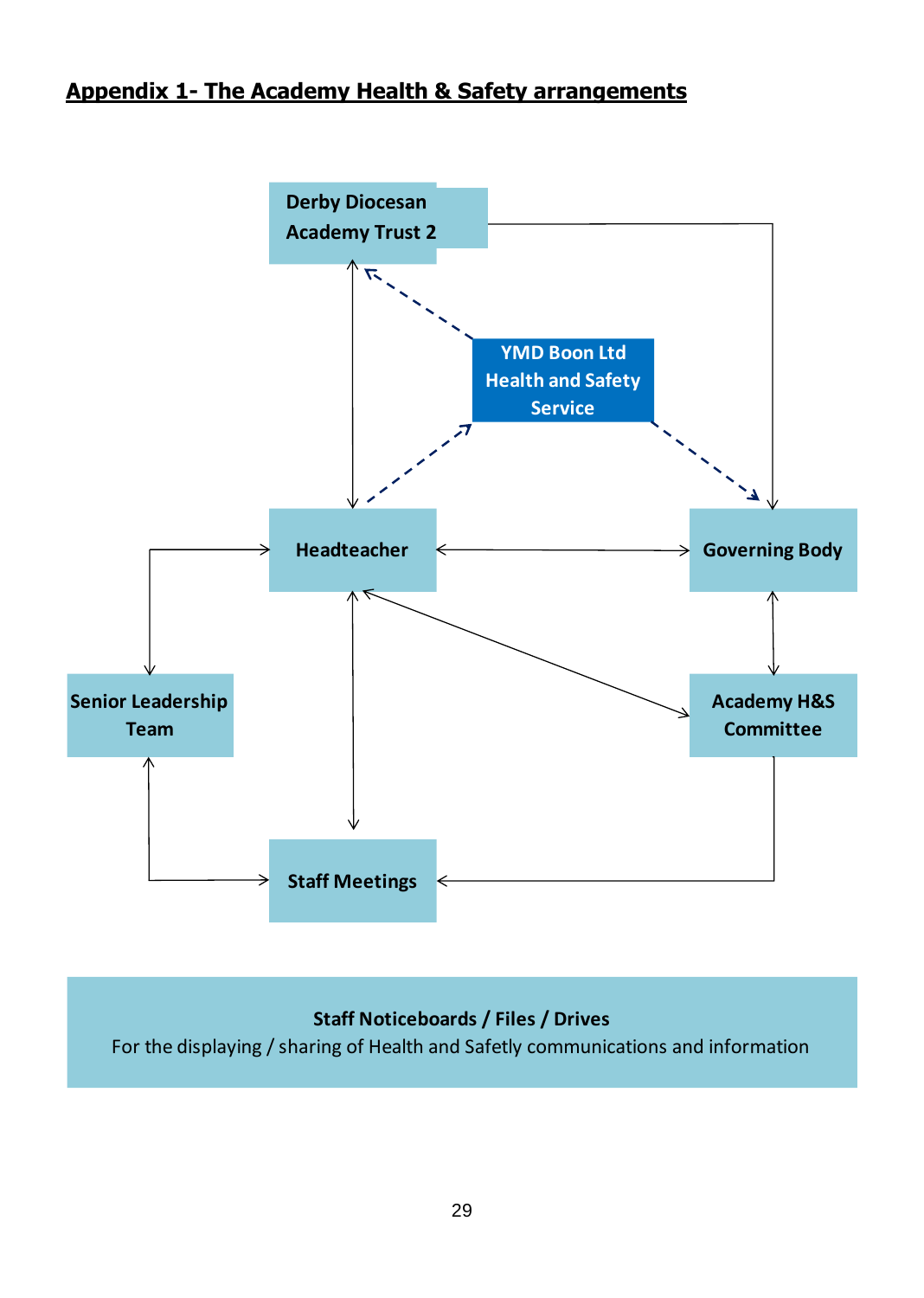# **Appendix 2- Teaching Staff responsibilities**

<span id="page-29-0"></span>